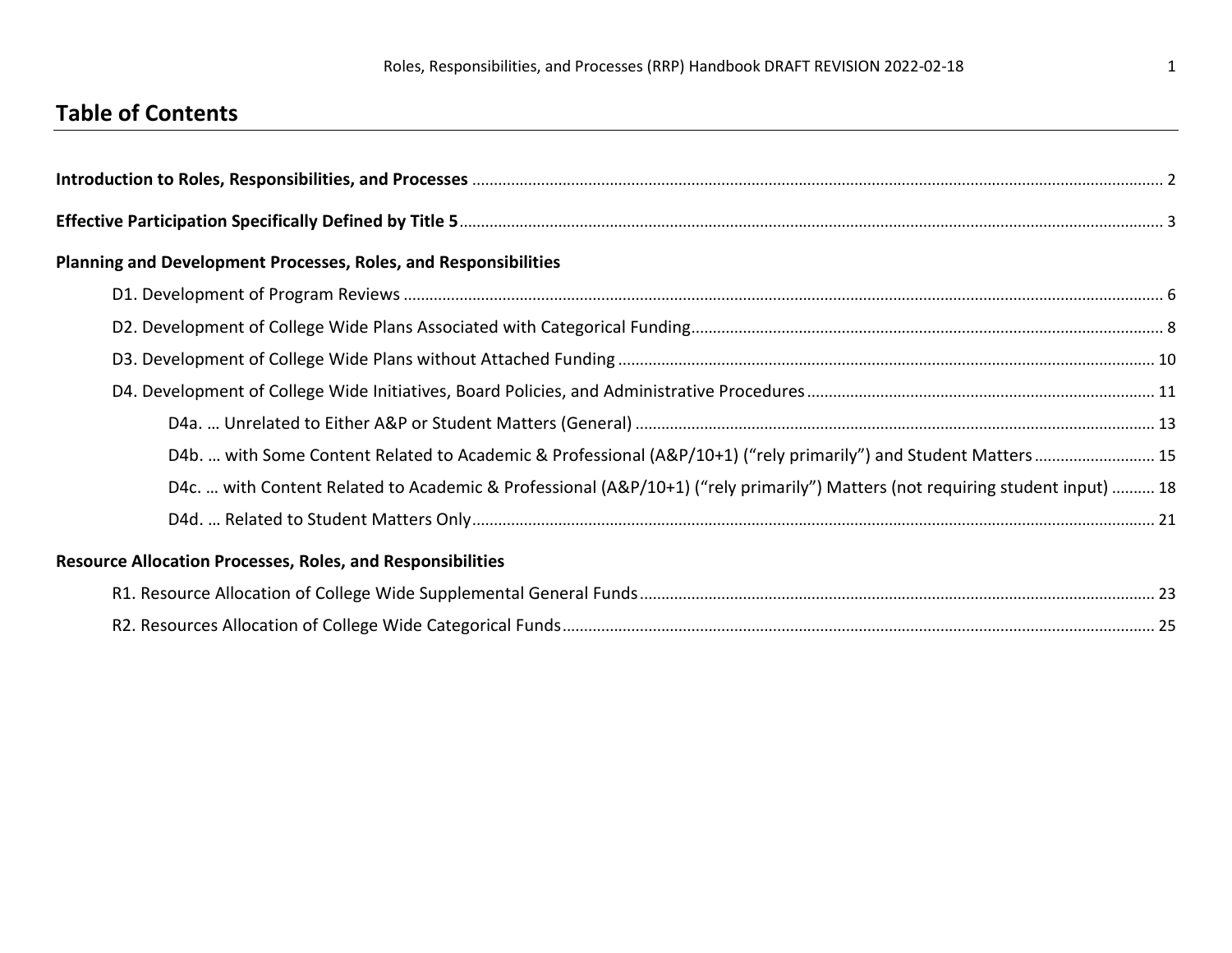### <span id="page-1-1"></span><span id="page-1-0"></span>**Introduction to Roles, Responsibilities, and Processes**

This guide codifies our decision making and resource allocation processes at the College and the roles and responsibilities within those processes. These processes are related to:

- 1. Program Review
- 2. Planning and development of college wide plans<sup>[1](#page-1-0)</sup>
- 3. Planning and development of college wide initiatives,<sup>[2](#page-1-1)</sup> Board policies, and administrative procedures
- 4. Resource allocation of supplemental General funds
- 5. Resource allocation of categorical funds

The purpose of these narratives and flowcharts is to ensure appropriate dialog and to clarify how all constituent groups participate in decision making.

The College recognizes that, in certain situations, we may need to expedite decision making when facing time-sensitive or otherwise urgent issues. In these cases, the College will maintain the general flow of decision making but may adjust the amount of time to ensure its ability to meet required deadlines.

As our processes change and improve, this document will also change in an effort to maintain and document our continuous quality improvement.

The College values the contributions of all constituencies, and the narratives and flowcharts within this document promote those contributions while ensuring that we comply with Title 5 requirements, as described on the following pages.

<sup>2</sup> See footnote 1.

 $1$  Note: within the scope of this document, "college wide committees" are those that make recommendations through the Participatory Governance Council (PGC) to the Chancellor and have representation from all constituency groups (including students). "College wide plans" or "college wide initiatives" involve input from all constituency groups (including students) and are recommended through the PGC to the Chancellor; college wide plans and initiatives represent the overall direction of the College and involve collaborations across divisions. Plans and initiatives that contain Academic and Professional (A&P)/10+1 matters will also follow Administrative Procedure 2.08. Academic Senate committees are those that make recommendations on A&P/10+1 matters through the Academic Senate Executive Council and have representation from all constituency groups (where appropriate).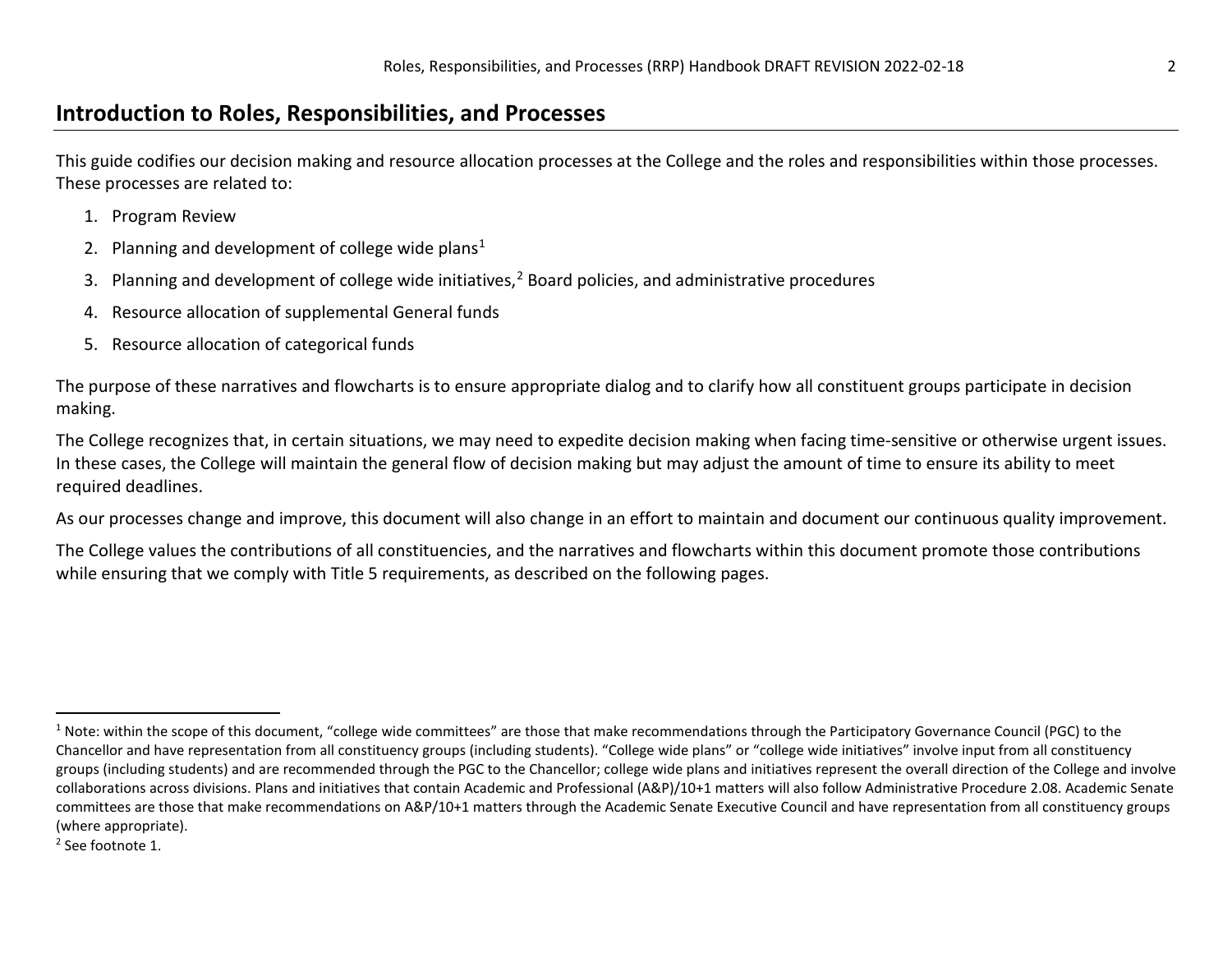### **Effective Participation Specifically Defined by Title 5**

Title 5 sets forth particular requirements for effective participation in decision making for each constituent group, as described below.

#### **Student Participation**

Title 5 §51023.7 defines the following as issues on which colleges and districts must provide students the opportunity to "participate in formulation and development of district and college policies and procedures that have or will have a significant effect on students."

- 1. Grading policies \*
- 2. Codes of student conduct
- 3. Academic disciplinary policies
- 4. Curriculum development \*
- 5. Courses or programs which should be initiated or discontinued \*
- 6. Processes for institutional planning and budget development \*
- 7. Standards and policies regarding student preparation and success \*
- 8. Student services planning and development \*
- 9. Student fees within the authority of the district to adopt; and
- 10. Any other district and college policy, procedure, or related matter that the district governing board determines will have a significant effect on students.

\* Items marked with an asterisk are those that overlap with faculty academic and professional matters (10+1). Academic Senate committees provide opportunities for students appointed by the Associated Students to participate in the development of policies and plans, as appropriate.

#### **Classified Staff Participation**

Title 5 §51023.5 requires that "governing boards of a community college district shall adopt policies and procedures that provide district and college staff the opportunity to participate effectively in district and college governance."

In alignment with Title 5 §51023.5 (a)(4)-(a)(6):

• Staff will be asked to "participate in the formulation and development of district and college policies and procedures, and in those processes for jointly developing recommendations for action by the governing board, that the governing board reasonably determines, in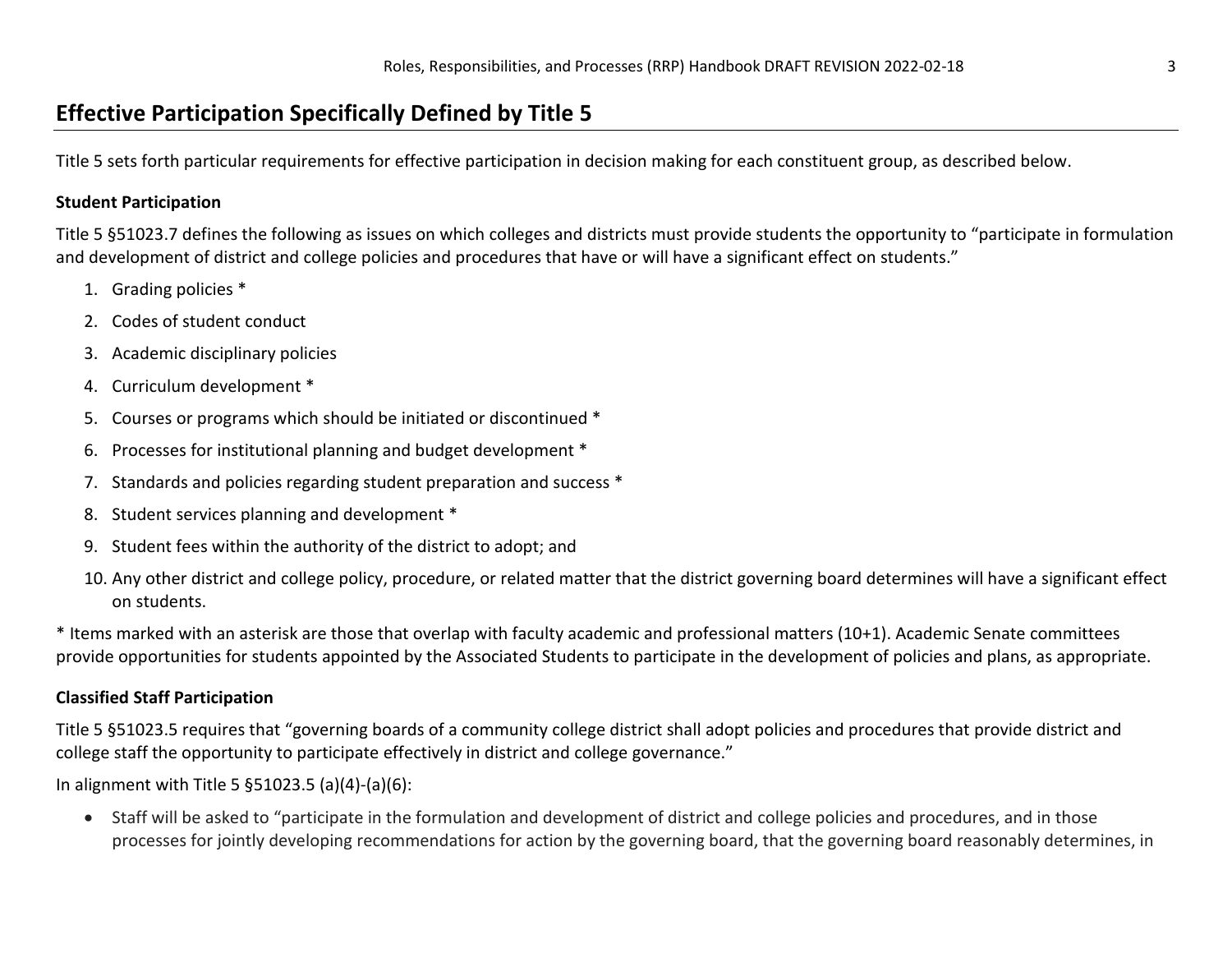consultation with staff, have or will have a significant effect on staff." Classified staff will be afforded the time by their managers to engage in this work. At City College of San Francisco, these areas include the following:

- <span id="page-3-0"></span>o district and college governance structures, as related to classified roles
- o policies for classified professional development activities
- o processes for institutional planning and budget development
- o inclusive and substantive participation in the development of program reviews in their respective areas
- o accreditation processes, including self-evaluation and mid-term reports
- o student services planning and development
- o health and safety matters, including Public Safety planning and development
- o facilities, buildings & grounds planning and development
- The governing board should not take action on matters significantly affecting staff until staff has participated in the formulation and development of those matters through appropriate structures and procedures as determined by the governing board in accordance with the provisions of this Section.
- The policies and procedures of the governing board shall ensure that the recommendations and opinions of staff are considered.

#### **Faculty Participation**

Faculty participation follows the processes outlined in AP 2.08.<sup>[3](#page-3-0)</sup> Commonly known as the "Ten Plus One" or "10+1," (as articulated in Title 5 of the [Administrative Code of California, Sections 53200\)](https://govt.westlaw.com/calregs/Document/I6EED7180D48411DEBC02831C6D6C108E?contextData=%28sc.Default%29&transitionType=Default) the following define "Academic and Professional matters."

- 1. curriculum, including establishing prerequisites and placing courses within disciplines;
- 2. degree and certificate requirements;
- 3. grading policies;
- 4. educational program development;
- 5. standards or policies regarding student preparation and success;
- 6. district and college governance structures, as related to faculty roles;
- 7. faculty roles and involvement in accreditation processes, including self-study and annual reports;
- 8. policies for faculty professional development activities;

<sup>&</sup>lt;sup>3</sup> See link to Board Policies and Administrative Procedures on the Board of Trustees web page: ccsf.edu/Board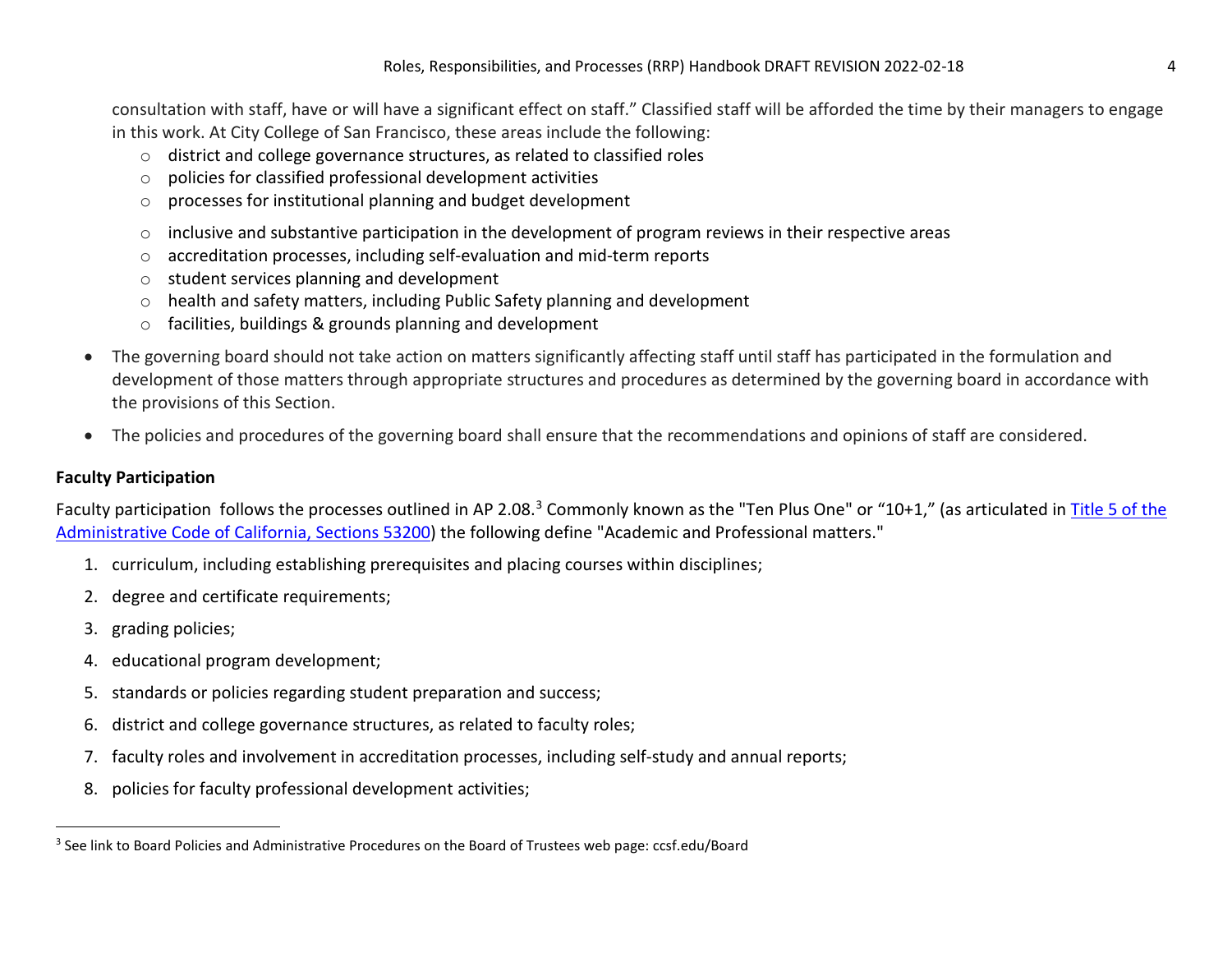- <span id="page-4-0"></span>9. processes for program review;
- 10. processes for institutional planning and budget development; and

11. other academic and professional matters as are mutually agreed upon between the governing board and the academic senate.

Per City College of San Francisco Board Policy 2.08<sup>[4](#page-4-0)</sup>:

The Board of Trustees, and its official representative, the Chancellor, shall rely primarily upon and normally accept the advice and judgment of the Academic Senate in the areas defined by Title 5, Sections 53200 and 53203.

The Chancellor effectuates this Board Policy through a process of "collegial consultation" involving regular meetings with the Academic Senate.

#### **Administrator Participation**

Administrator participation in governance takes place through the appointment of representatives to governance committees by the Chancellor, based on the recommendation of the Administrators Association Executive Council. Any responsibilities not specifically defined in other areas remain management responsibilities. The administration has the ultimate accountability and fiduciary responsibility to ensure that roles, responsibilities, and processes are carried out effectively and within regulatory requirements. This document references "senior administrators" in a number of places. Senior administrators include those with the following roles:

- Chief Executive Officer/Chancellor
- Chief Instructional Officer
- Chief Student Services Officer
- Chief Technology Officer
- Chief Financial Officer
- Chief Human Resources Officer

<sup>4</sup> See link to Board Policies and Administrative Procedures on the Board of Trustees web page: ccsf.edu/Board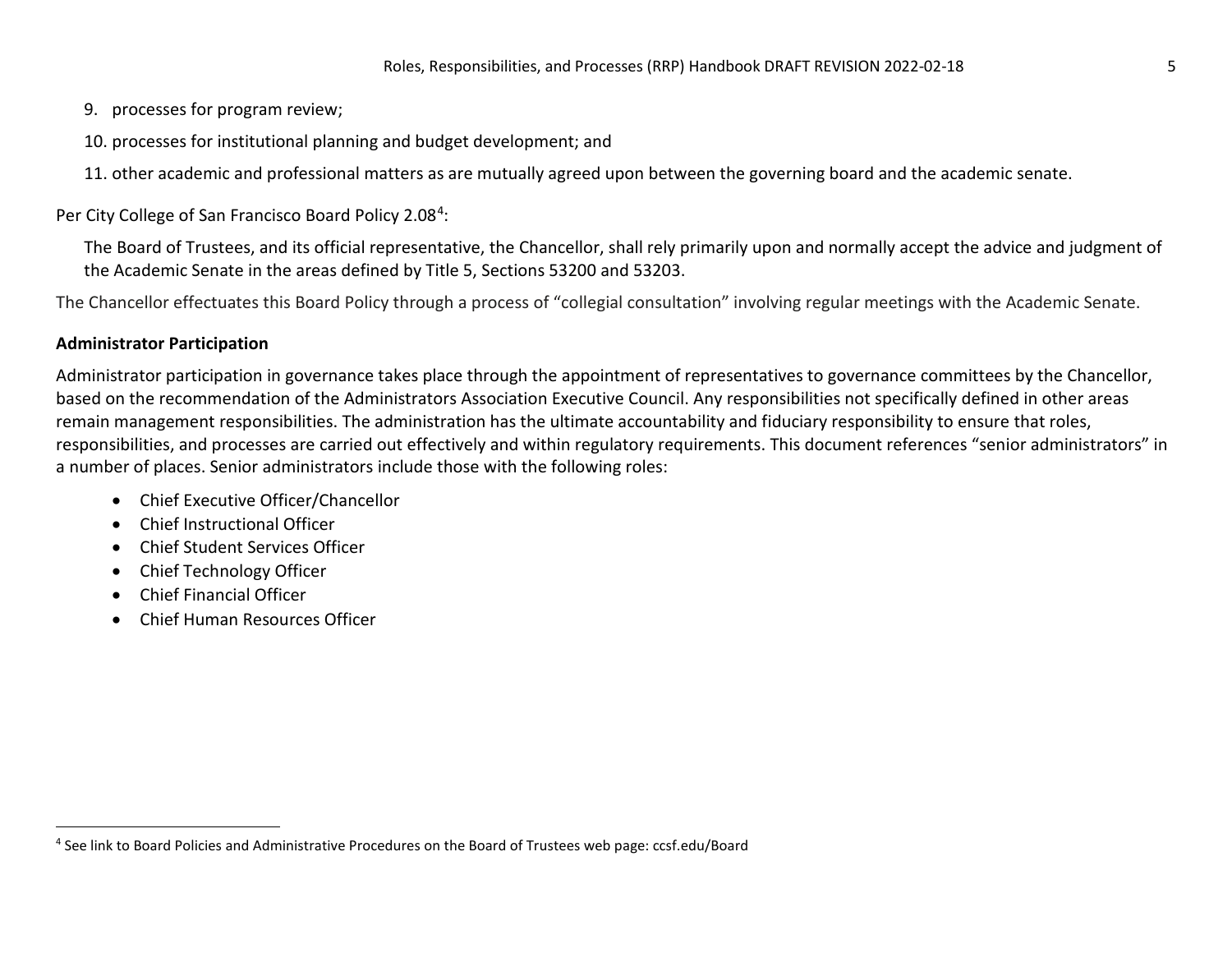### <span id="page-5-2"></span><span id="page-5-1"></span><span id="page-5-0"></span>**D1. Development of Program Reviews**

The program review process is designed to assess the effectiveness and future needs and directions of all departments and programs. Comprehensive program reviews are submitted once every 3 years. Annual plans are submitted during intervening years and contain a subset of the comprehensive program review elements. For guidance see: ccsf.edu/programreview

During Spring and Summer a variety of data becomes available. These data include the upcoming year's budget, Board-set college priorities, assessments of student learning outcomes and student services outcomes, student equity and achievement data, enrollment data, and additional research and data specific to individual units.

Phase 1: In the first year of the 3-year Program Review cycle, each unit reviews the available data and drafts its Comprehensive Program Review.<sup>[5](#page-5-0),[6](#page-5-1)</sup>

Within the Program Review, units review progress on their previous goals and establish short-term and long-term goals based on review of their data. Where needed to meet these goals, units make requests for College resources and categorical funds.<sup>7</sup>

In the second and third years of the cycle, each unit drafts an Annual Plan, including requests for College resources and categorical funds needed to meet the goals established in the Comprehensive Program Review and emerging needs.

Units connect all requests to the College Mission, the Education Master Plan, and to relevant college priorities and plans.

Each unit submits its Program Review to its unit supervisor, generally the dean or senior administrator.

The unit supervisor reviews each Program Review/Annual Plan and, if acceptable, approves the Program Review online, and the Program Review/Annual Plan is forwarded to the next level of management.

Through the Program Review management system, the appropriate senior administrator submits the final, approved Program Review/Annual Plan to the Office of Institutional Effectiveness. The Office of Institutional Effectiveness organizes college wide all Program Review/Annual Plan resource requests by type of request and by division.

**Phase 2:** Resource allocation processes begin, using the organized resource requests (by type of request and division) flowing from the Program Review/Annual Plan planning processes (see R1. Resource Allocation of Collegewide Supplemental General Funds, and R2. Resource Allocation of College Wide Categorical Funds with State Plans).

<sup>&</sup>lt;sup>5</sup> For specific responsibilities of department chairs, see Department Chair Council (DCC) contract, Appendix G, Duties and responsibilities, Planning and Development.

 $6$  Units are led by department chairs or administrators, and include faculty and Classified staff.<br>7 Requests for full-time faculty are handled via the Faculty Position Allocation Committee (FPAC) and may follow an accel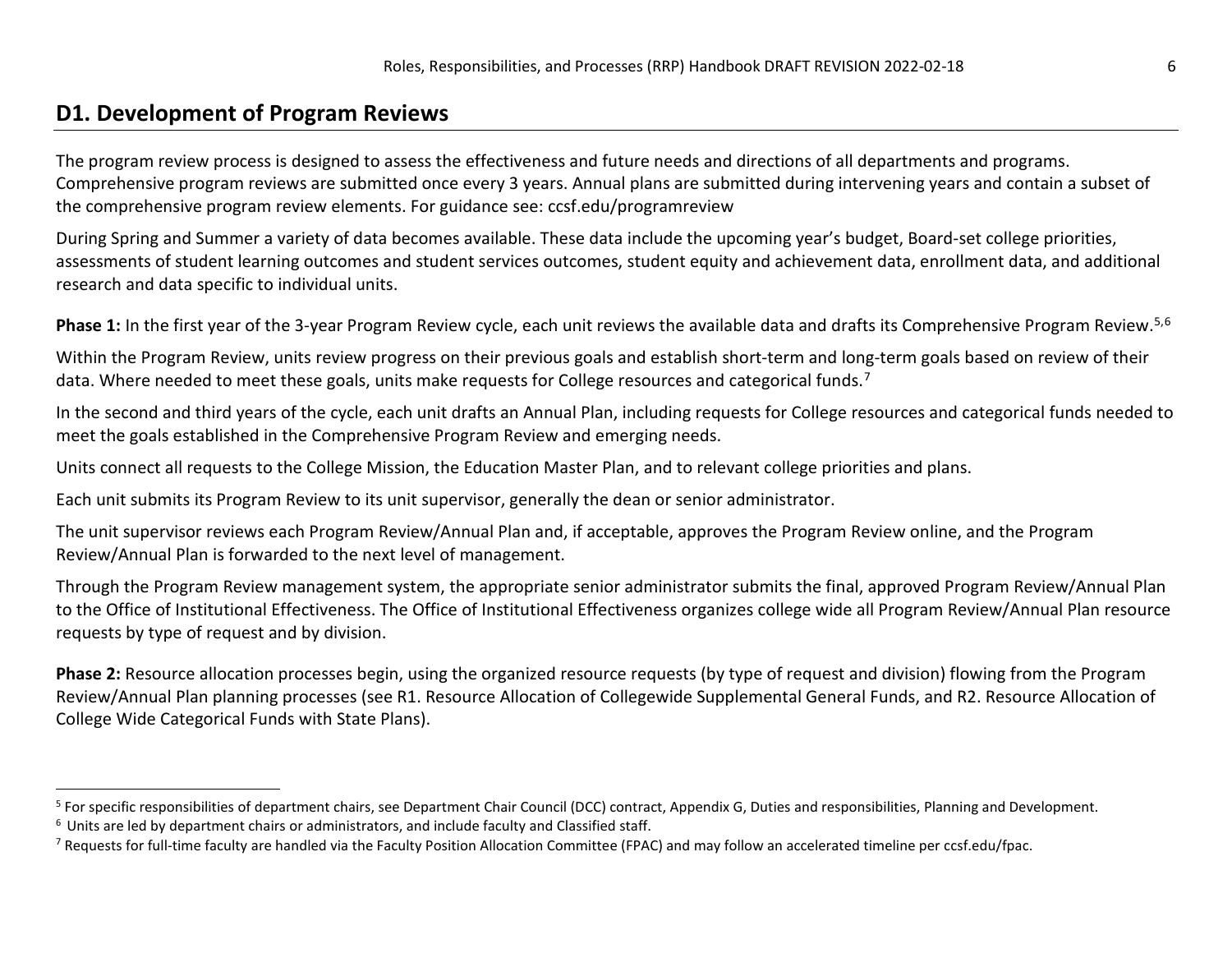**Phase 3:** The College Planning Committee will evaluate the Program Review process, identify improvements to the process, and implement those improvements in the next Program Review cycle. As part of this process, the College Planning Committee will work collegially with the Academic Senate regarding A&P/10+1 processes related to Program Review and will "rely primarily" on the recommendation of the Academic Senate (see AP 2.08 for guidance).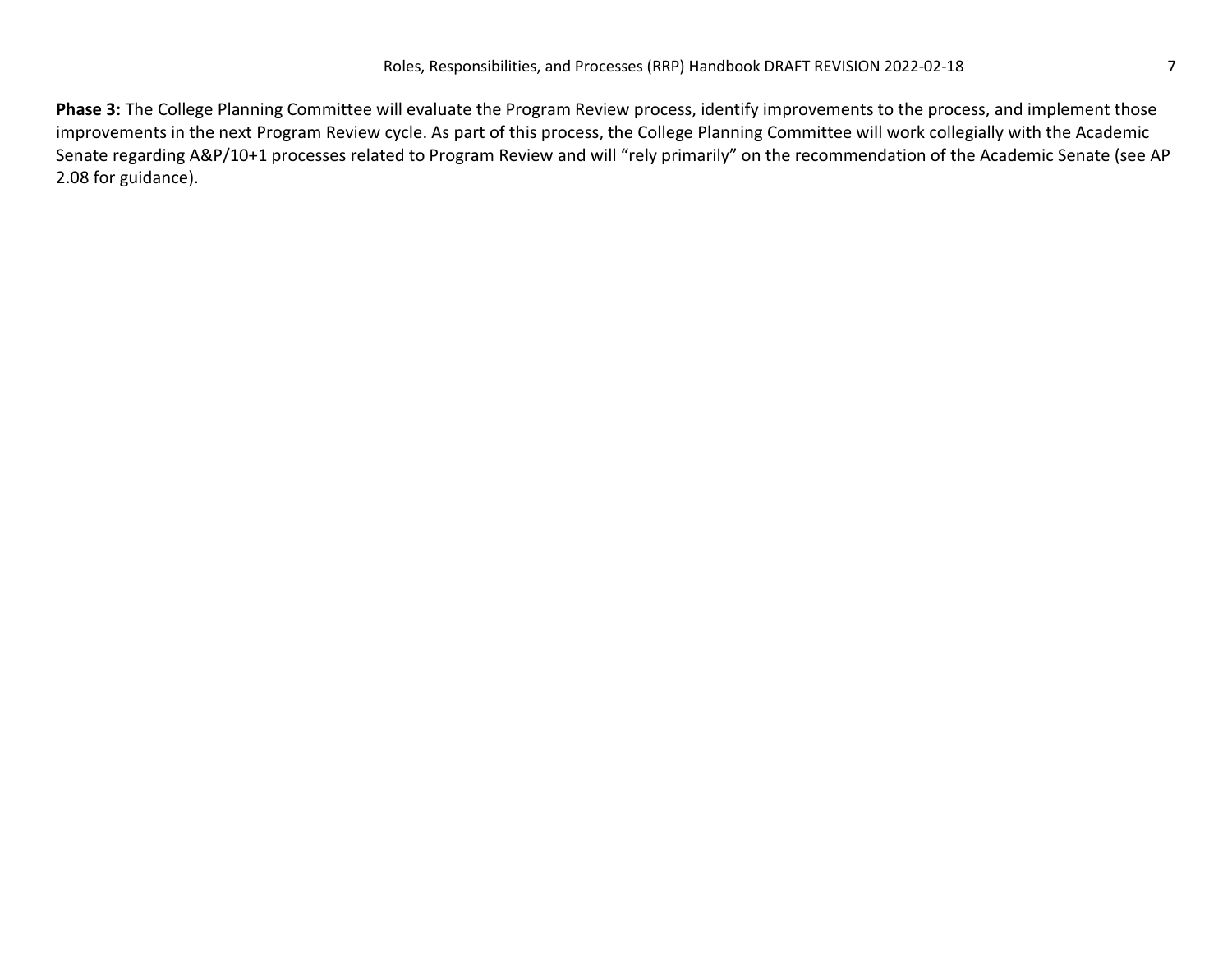### <span id="page-7-2"></span><span id="page-7-1"></span><span id="page-7-0"></span>**D2. Development of College Wide Plans Associated with Categorical Funding**

Currently, college wide plans associated with categorical funding (student support plans) include the following:[8](#page-7-0) 

- Student Equity Plan (supporting the Student Equity and Achievement, SEA, Program)
- Strong Workforce Program (SWP)
- Adult Education Program (AEP)<sup>[9](#page-7-1)</sup>

For more information and the most current set of plans, see ccsf.edu/plans. The process outlined here is for both existing categorical funding and for any new categorical funding that becomes available from the state.

If the College has a college wide participatory governance or Academic Senate committee related to the funding area, the Chancellor will assign the development of the Plan to that existing committee. For a list of participatory governance committees, see ccsf.edu/pgc; for Academic Senate committees, see ccsf.edu/acsenate.

If the College does not have a college wide participatory governance or Academic Senate committee or taskforce related to the funding area, the Chancellor, in consultation with related constituencies, will create a committee or temporary taskforce with constituent representation and designate a chair (or chairs). The number of members can vary. Constituencies appoint representatives to the taskforce/committee through their respective processes.

The taskforce/committee works collaboratively to develop the Plan. In doing so:

- A Lead Manager assigned to the taskforce/committee keeps the appropriate senior administrator informed of progress and solicits input from the senior administrator as needed. Lead Managers are typically deans assigned to the taskforce/committee and with ongoing management responsibility for the plan/allocation.
- If the plan contains Academic and Professional (A&P)/[10](#page-7-2)+1 content, the Faculty Coordinator/Liaison<sup>10</sup> keeps the Academic Senate informed of progress and solicits input from the Academic Senate. In A&P/10+1 issues, the committee will "rely primarily" on the recommendation of the Academic Senate (see AP 2.08 for guidance).

<sup>8</sup> Note: the categorical funding sources listed are already attached to specific committees. The College recognizes that these plans involve A&P/10+1 issues and the Chancellor and Academic Senate will work collegially on revisions moving forward.

<sup>&</sup>lt;sup>9</sup> Note: some categorical plans may require outside agreements/partnerships with community groups, city agencies, and/or San Francisco Unified School District (SFUSD). These typically have legislated structures, membership, and governing principles.

<sup>&</sup>lt;sup>10</sup> The Faculty Coordinator/Liaison is co-appointed by the Chancellor and the Academic Senate.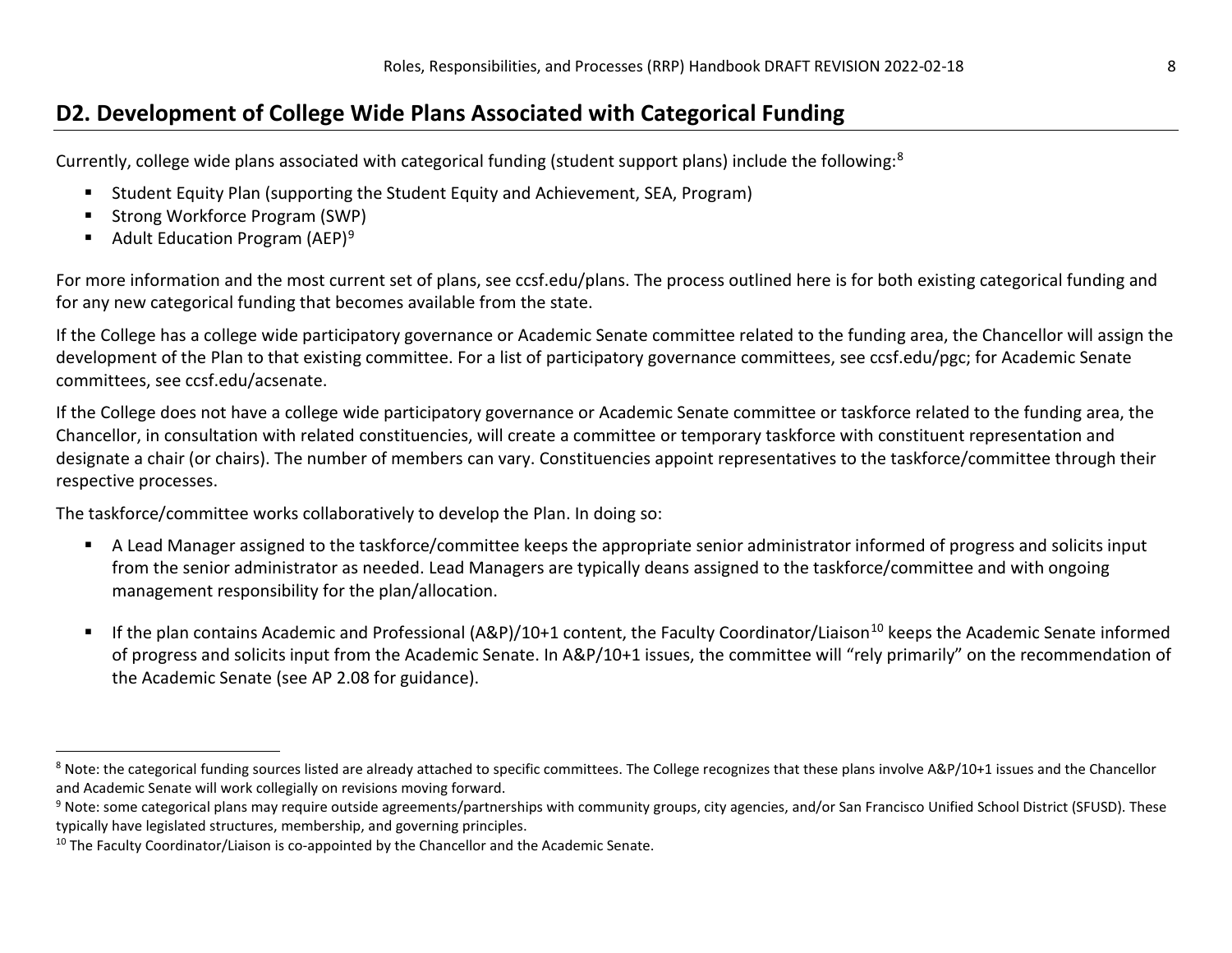To ensure that the Plan under development coordinates with other College Plans, the "Fan5" reviews drafts of the Plan and provides feedback through the Faculty Coordinators and Lead Managers. Fan5 is a workgroup composed of the Lead Managers and Faculty Coordinators associated with the Collegewide Plans along with the Academic Senate President or their designee, the Classified Senate President or their designee, and the lead administrator for Professional Development.

Once the Plan is approved by the appropriate senior administrator, it is forwarded to the PGC by the committee/taskforce chair(s) (see footnote 4 above regarding A&P/10+1 issues).

The Plan is forwarded to the PGC through the PGC Agenda Review Group. For the PGC process, consult Charts D4a-D4d, depending on the extent to which the Plans are related to A&P/10+1 or student matters (see AP 2.07 and AP 2.08 for guidance). The PGC reviews the Plan and makes a recommendation to the Chancellor.

Once the Chancellor approves the Plan, the next step depends upon whether the Board of Trustees president's signature is required. If so, the Chancellor brings the plan to the Board for approval. If Board signature is not required, the Chancellor submits the plan to the Board for information only.

After the appropriate College approvals have been obtained, the designated senior administrator submits the Plan to the authorizing agency.

Once the authorizing agency has approved the Plan, the Plan is implemented and the resource allocation process begins.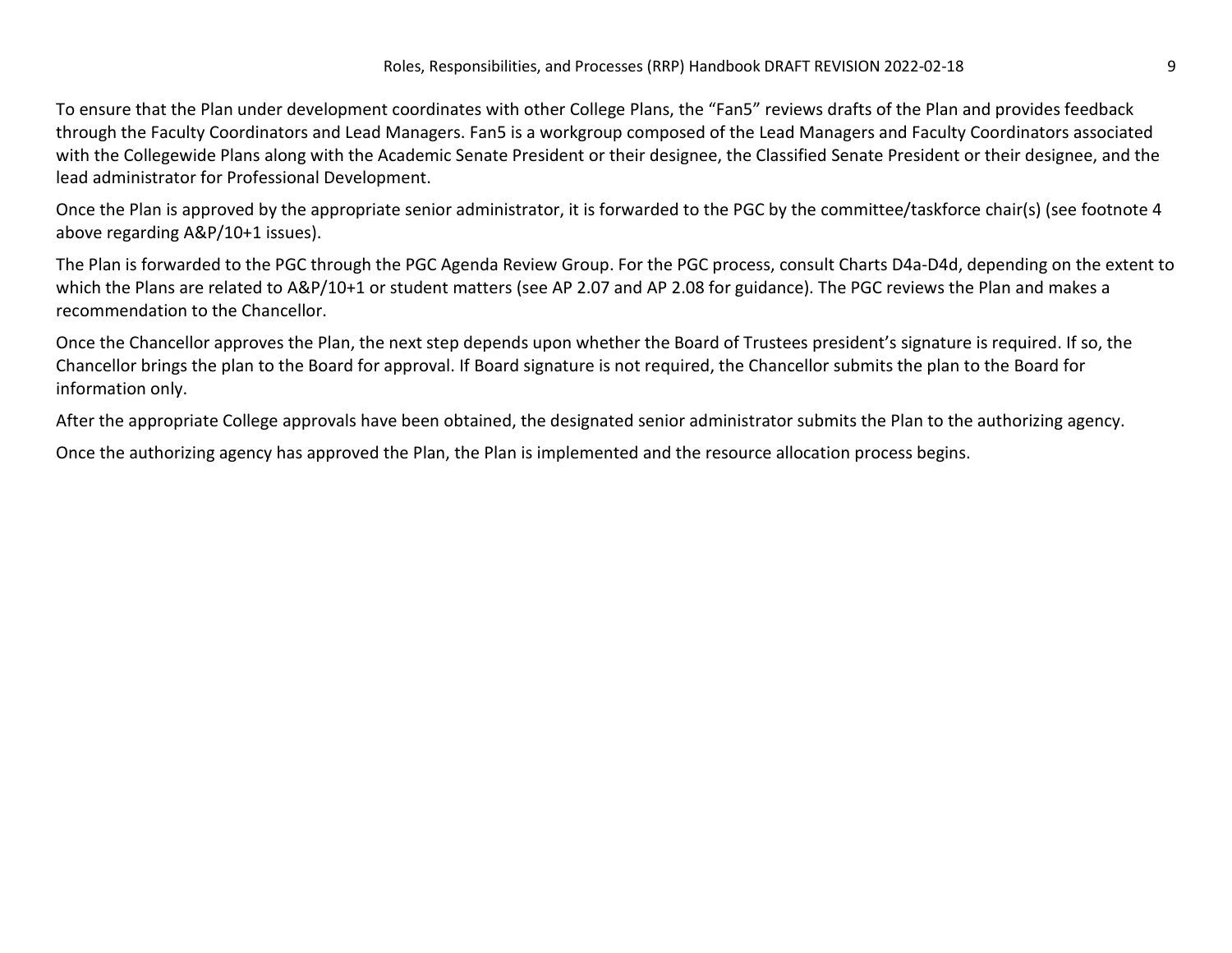### **D3. Development of College Wide Plans without Attached Funding**

Examples of college wide plans without attached funding include the following:

- **Education Master Plan (Planning Committee)**
- Facilities Master Plan (Facilities Committee)
- **Technology Plan (Technology Committee)**

For more information and the most current set of plans, see ccsf.edu/plans.

If the College does not have a college wide participatory governance committee or taskforce related to the planning area, the Chancellor, in consultation with related constituencies, will create a committee or temporary taskforce with constituent representation and designate a chair (or chairs). The number of members can vary. Constituencies appoint representatives to the taskforce/committee through their respective processes.

If the College has a college wide participatory governance committee related to the planning area, the committee will lead the planning process. Depending on the scope and magnitude of the Plan, the Committee:

- may call on external planning support as needed; if planning support is from outside the college and requires entering into a contract, the Committee will serve as the RFP review and selection group
- should seek additional, supplemental constituent input as needed (includes individuals with relevant expertise and/or input from forums, town halls, or other similar venues)

Once the Committee finalizes the Plan, the chair(s) forward the Plan to the Participatory Governance Council (PGC) through the PGC Agenda Review Group. For the PGC process, consult section D4 of this handbook, AP 2.07, and AP 2.08 for guidance regarding A&P/10+1 or student matters.

The PGC reviews the Plan and makes a recommendation to the Chancellor. The Chancellor will review the PGC's recommendation and submit the Chancellor's recommendation to the Board of Trustees for approval. If the Chancellor's recommendation is different than the PGC's recommendation, the Chancellor will send a written response back to the PGC.

After Board approval, the College implements the Plan.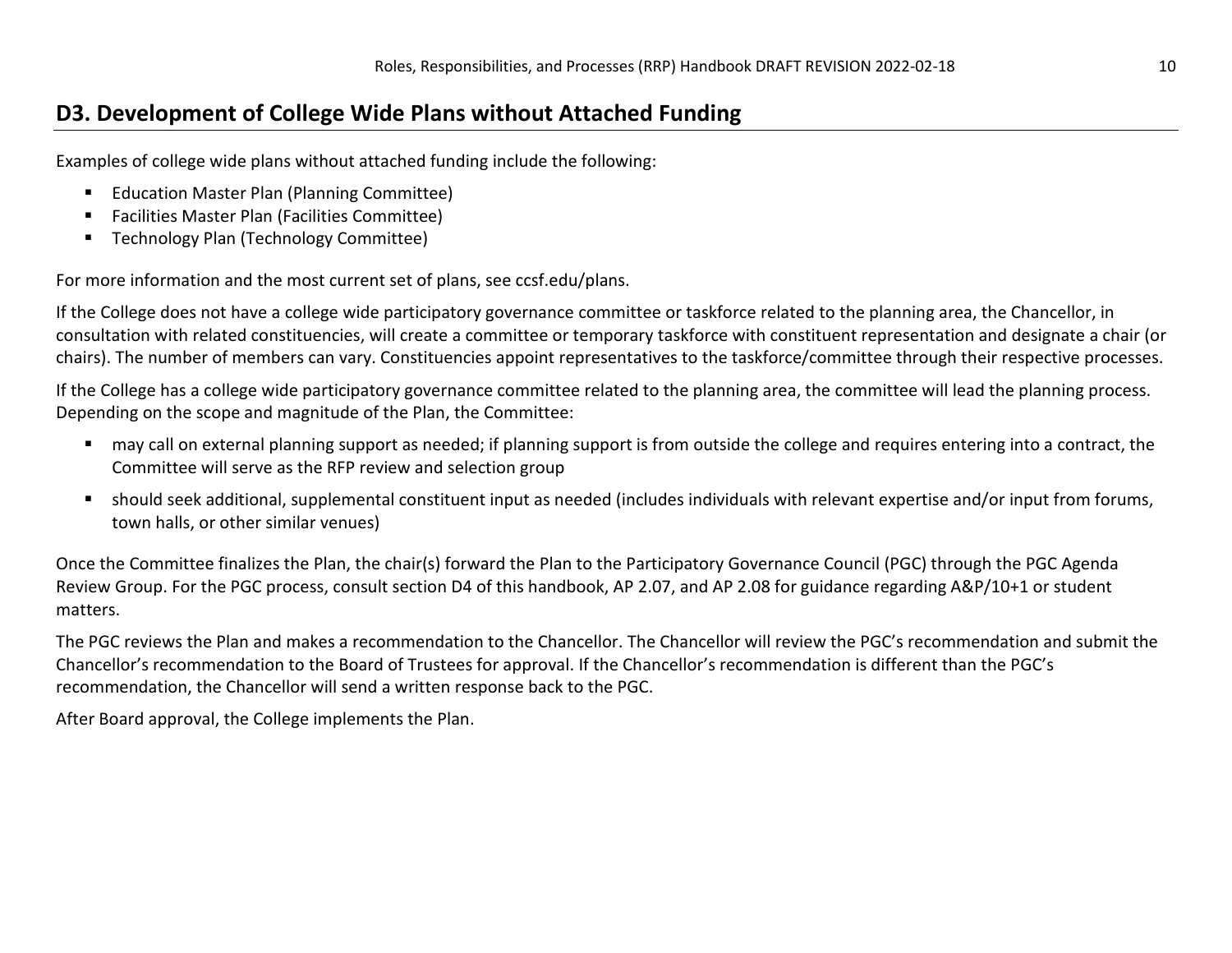## <span id="page-10-4"></span><span id="page-10-3"></span><span id="page-10-2"></span><span id="page-10-1"></span><span id="page-10-0"></span>**D4. Development of College Wide Initiatives, Board Policies, and Administrative Procedures**

In general, **College policies and procedures** should be prepared by the administrator responsible for shepherding the policy review cycle (hereafter "policy review facilitator") to ensure compliance with Title 5 requirements.<sup>[11](#page-10-0)</sup> Board policies should be global statements with details of implementation contained within administrative procedures. If the policy/procedures amends existing documents, then the policy review facilitator tracks the changes to show how the new version differs from the existing version.

**College-wide initiatives**[12](#page-10-1) may be originated by students, faculty, classified staff, and administrators. Proposed initiatives may be in the form of an initial draft or may simply outline the focus and the components to be included in the item under consideration. The originator needs to seek and obtain the support of their constituency leadership via the following bodies before proceeding, consistent with the originator's constituency group and proposal focus:<sup>[13](#page-10-2)</sup>

- Associated Students Executive Council
- Academic Senate Committees<sup>[14](#page-10-3)</sup>
- Classified Senate
- Administrators Association and/or Cabinet
- Participatory Governance Standing Committees<sup>[15](#page-10-4)</sup>

For student-led initiatives, support should be obtained from both Associated Students leadership and the administrator responsible for oversight of Student Activities who will help shepherd the process for students.

Generally speaking, after working with their own constituent group on the initiation of an item, the originator needs to solicit and incorporate input as appropriate from the other constituent bodies listed above.

The specific path to follow prior to bringing a proposal to the PGC Agenda Review Group depends upon content, as described in the following sections:

D4a. Content Unrelated to Either Academic & Professional (A&P/10+1) and/or Student Matters (General)

D4b. Some Content Related to Academic & Professional (A&P/10+1) ("rely primarily") and Student Matters

 $11$  The policy review facilitator will work with the specific administrators responsible for areas affected by the particular policy

<sup>&</sup>lt;sup>12</sup> Note: College wide initiatives can include grants, projects, events, partnerships, etc. that involve collaborations across divisions and have a broad college impact. These initiatives must also follow the processes to "rely primarily" on the Academic Senate in A&P/10+1 items.

<sup>&</sup>lt;sup>13</sup> The policy review facilitator coordinates origination of most regulatory/compliance related proposals

<sup>14</sup> For a list of Academic Senate committees, see ccsf.edu/acsenate

<sup>&</sup>lt;sup>15</sup> For current list of Participatory Governance Standing Committees see ccsf.edu/pgc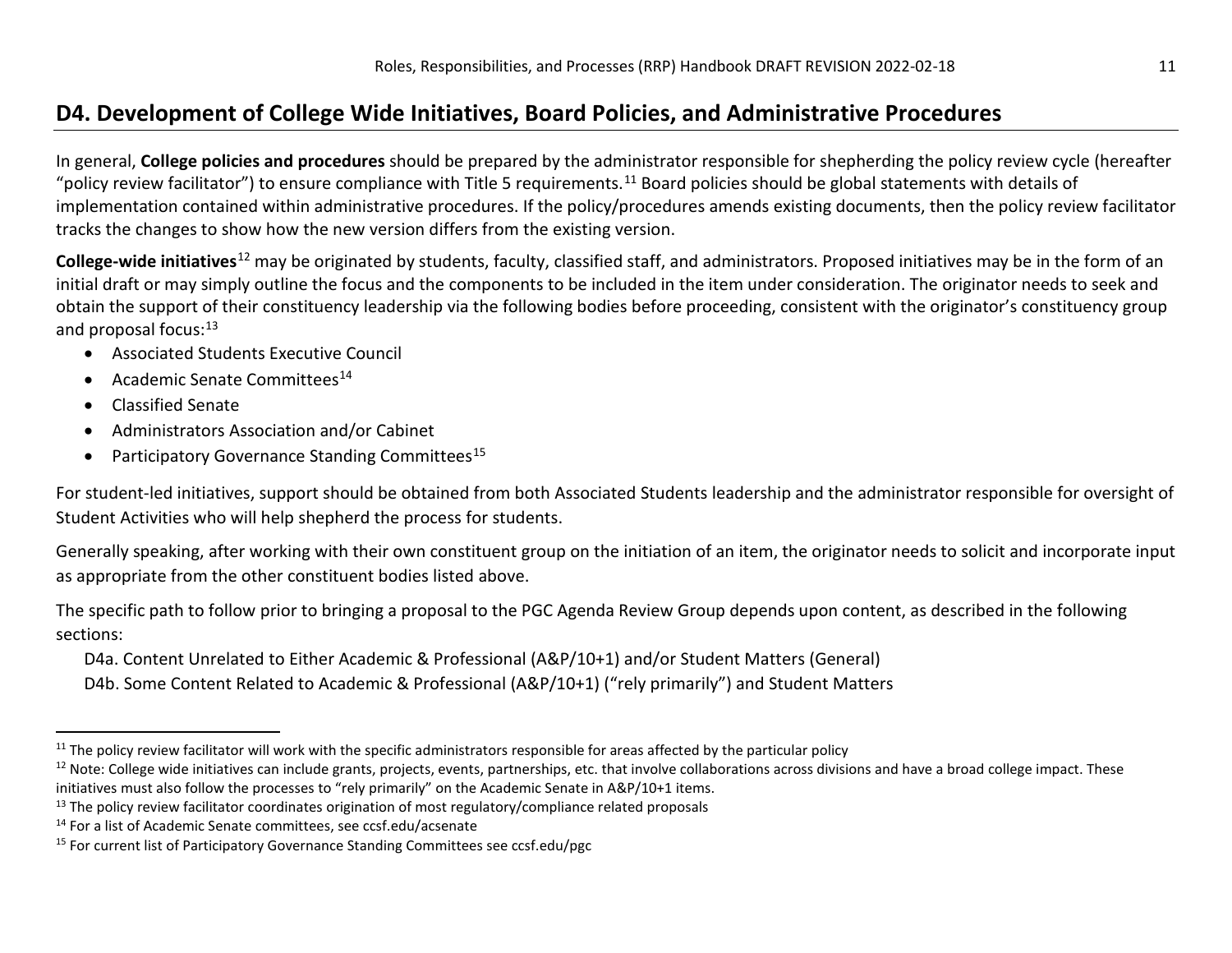D4c. Content Related to Academic & Professional (A&P/10+1) ("rely primarily") Matters only (not Students) D4d. Content Related to Student Matters Only

Typically, an individual in a leadership position shepherds the process from this point forward.

Most often, proposals are reviewed by the appropriate Standing Committee, regardless of source. Areas of concern, if any, are worked out in consultation between the Standing Committee, the forwarding body, and the originator. The Standing Committee then recommends the proposal for consideration by the PGC Agenda Review Group.

When the timeline is too short or there is not an appropriate Standing Committee, a proposal may be brought directly to the PGC Agenda Review Group.

*Note: To assure consideration within a given academic year, if an item requires Academic Senate review, PGC review, and Board approval, items should be on the Academic Senate Executive Council agenda for a first read no later than the first April meeting*.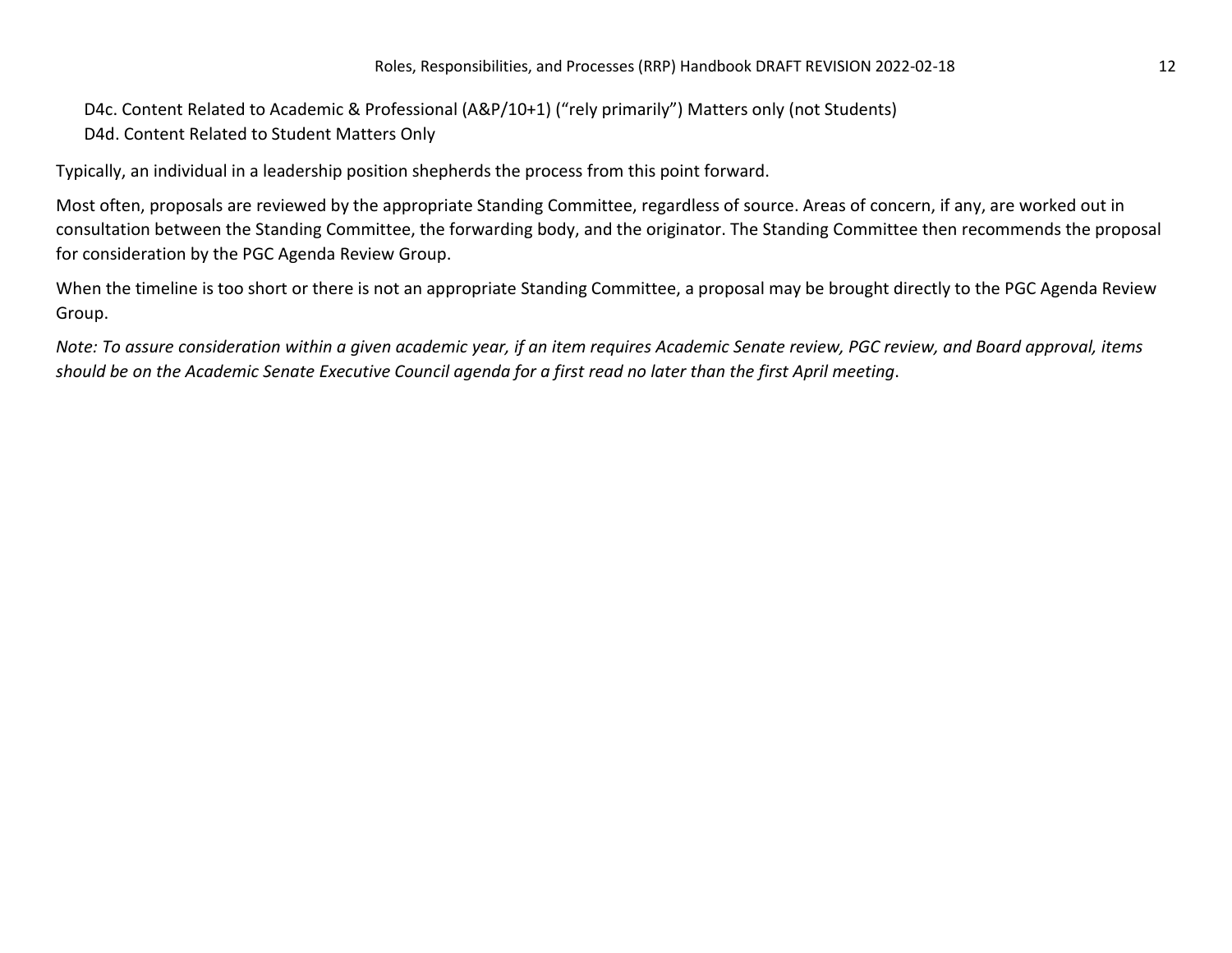## <span id="page-12-1"></span><span id="page-12-0"></span>**D4a. Development of College Wide Initiatives, Board Policies, and Administrative Procedures** *Unrelated to* **Either Academic & Professional (A&P/10+1) or Student Matters (General)**

Phase 1 below begins after the steps outlined in Section D4.

**Phase 1:** The Participatory Governance Council (PGC) Agenda Review Group generally receives proposed initiatives, policies, and procedures from the policy review facilitator or Participatory Governance Standing Committee chairs but may receive them directly from constituency leadership. Upon receipt, the PGC Agenda Review Group will review all proposed initiatives,<sup>[16](#page-12-0)</sup> policies, and procedures:

- to ensure that appropriate background information and sufficient content is included (if sufficient content is not included, the initiative/policy/procedure will be returned to the individual shepherding the item with feedback so that they can provide a more comprehensive draft) and
- to determine that the originator has solicited and incorporated input as appropriate<sup>17</sup>

**Phase 2:** 72 hours prior to the PGC meeting for which the item has been agendized, the PGC Chair provides the draft initiative/policy/procedures with constituency input clearly identified to all PGC representatives and alternates.

**Phase 3:** The PGC conducts its first reading of the college wide initiative/Board policy/administrative procedure. If there are no comments or concerns raised during the first reading, PGC may make a recommendation to the Chancellor. Otherwise, the individual responsible for shepherding the item incorporates feedback as appropriate into the draft prior to the second read.

**Phase 4:** The PGC conducts its second reading of the policy/procedures. If no further review is required, PGC makes a recommendation to the Chancellor. If further review is required, a third reading takes place at the next PGC meeting and then the PGC makes a recommendation to the Chancellor. In the case of a third reading, the individual responsible for shepherding the item makes necessary changes in the draft based on any recommendations that stem from the second reading. If the PGC is unable to reach agreement, two recommendations may be forwarded to the Chancellor.

**Phase 5:** The Chancellor receives the recommendation from the PGC. The Chancellor **adopts initiatives and procedures** and **recommends policies** to the Board of Trustees. The Board of Trustees **approves policies** and **receives initiatives and procedures as information items.**

<sup>&</sup>lt;sup>16</sup> Note: College wide initiatives can include grants, projects, events, partnerships, etc. that involve collaborations across divisions and have a broad college impact. These initiatives must also follow the processes to "rely primarily" on the Academic Senate in A&P/10+1 items (see AP 2.08 for guidance).

<sup>&</sup>lt;sup>17</sup> Working with other members of the PGC Agenda Review Group, the Academic Senate President or designee will identify all items or portions of items that are A&P/10+1.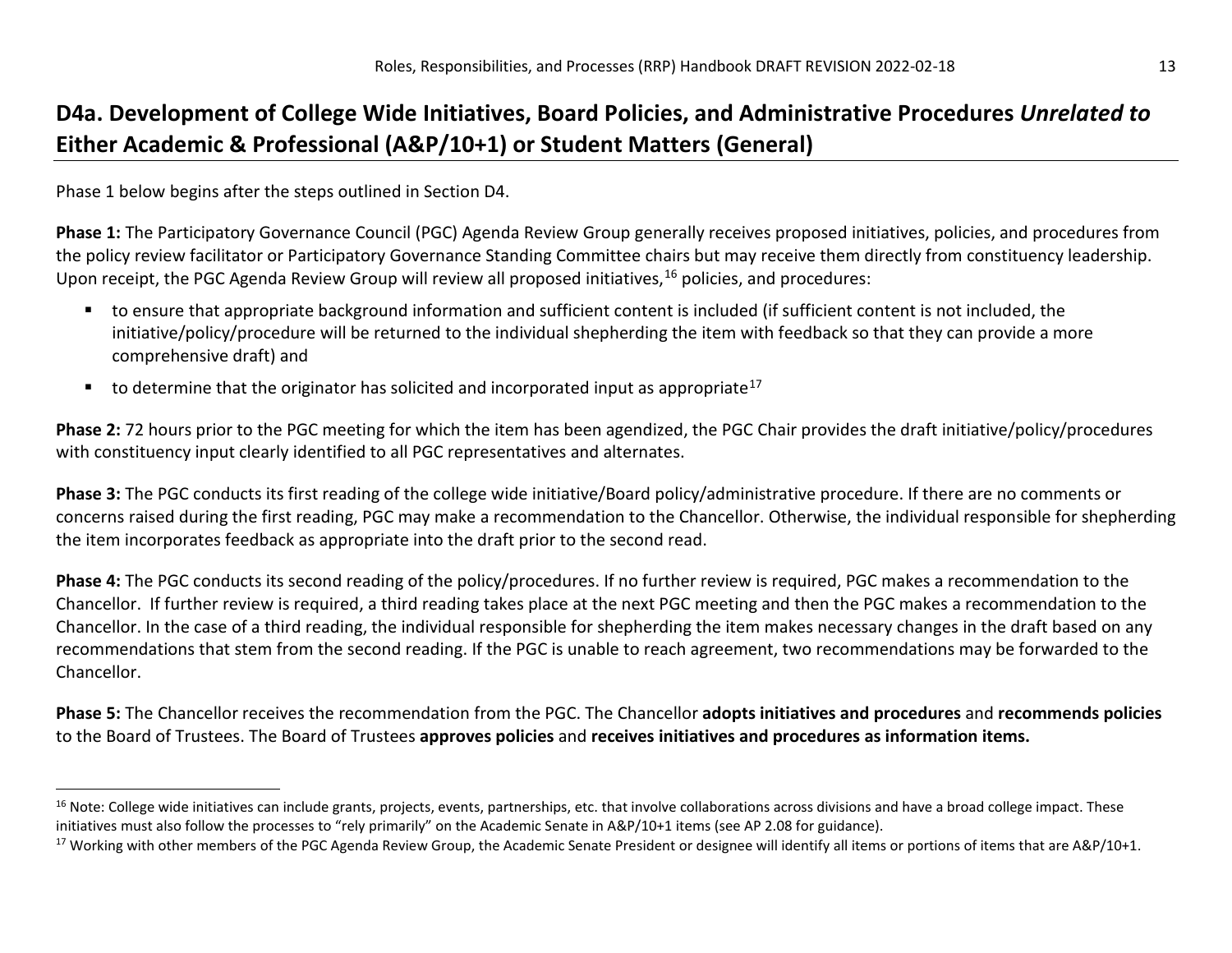- If the Chancellor is in agreement with the PGC recommendation, they will forward the recommendation to the Board as either informational (e.g., initiatives and procedures) or for Board approval (e.g., policies).
- If the Chancellor disagrees with the PGC recommendation, they will inform the PGC as to the reasons why and forward the Chancellor's recommendation to the Board as either informational (e.g., initiatives and procedures) or for Board approval (e.g., policies).
- If the Chancellor receives two recommendations from the PGC or a recommendation that they feel needs further discussion and clarification by the PGC, the Chancellor can return the item to the PGC for additional discussion and resolution.

The policy review facilitator posts policies and procedures together on the Board of Trustees website, and, if applicable, in the College Catalog via the Office of Instruction. If the item is an initiative, implementation begins.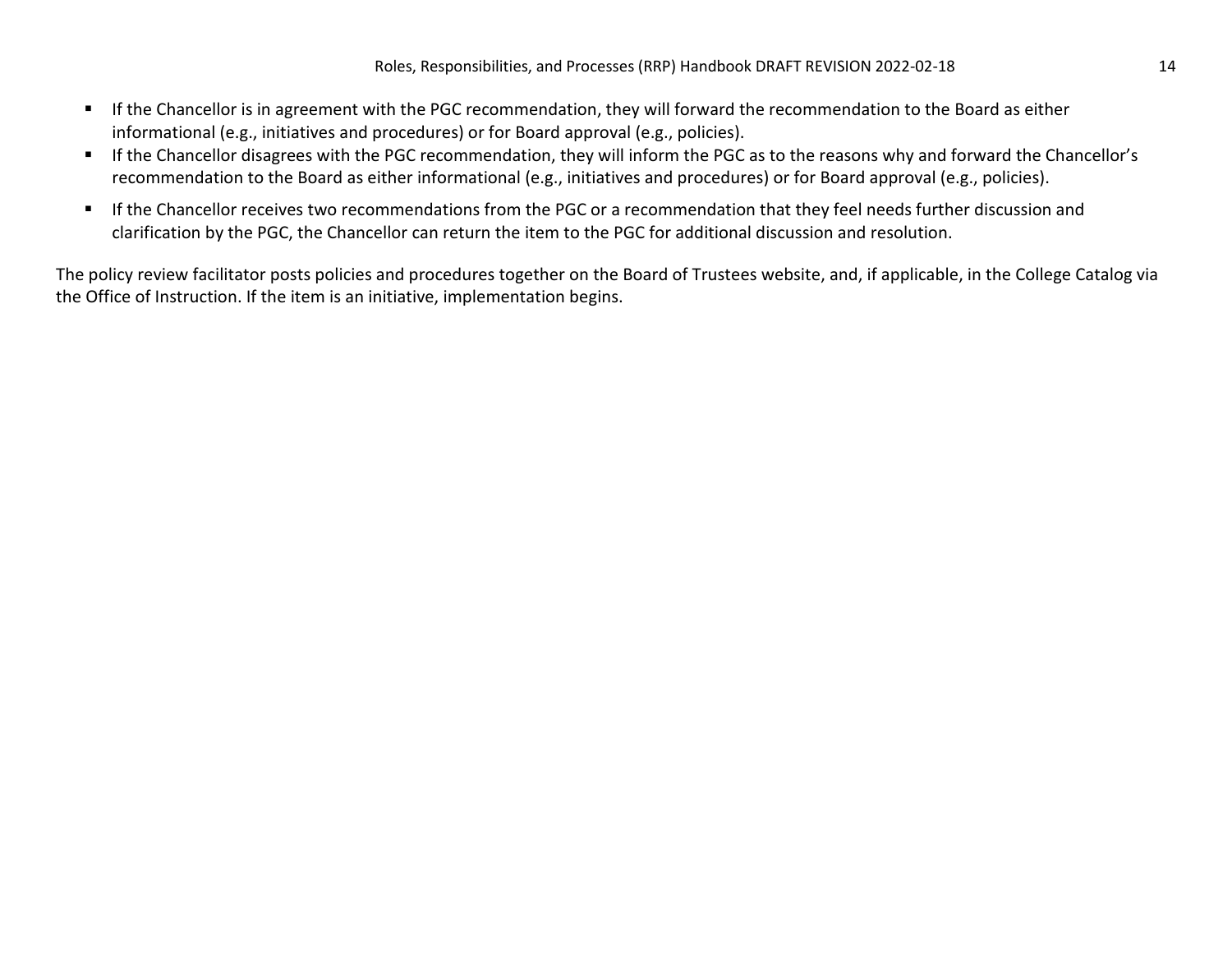## <span id="page-14-1"></span><span id="page-14-0"></span>**D4b. Development of College Wide Initiatives, Board Policies, and Administrative Procedures with Some Content Related to Academic & Professional (A&P/10+1) ("rely primarily") and Student Matters**

Phase 1 below begins after the originator has followed the steps outlined in Section D4.

**Phase 1:** The individual shepherding the item submits the draft item simultaneously to the Associated Students Executive Council and the administrator with oversight of student activities, copying their senior administrator. The portion of the item that relates to A&P and student matters will be highlighted.

The administrator with oversight of student activities will work with the Associated Students Executive Council to review the draft agenda item and provide written feedback on those items related to student matters. The administrator with oversight of student activities will then forward the written comments to the individual shepherding the item, who will share the written feedback with the Academic Senate.

The Academic Senate considers the feedback from the Associated Students Executive Council. In addition, Academic Senate Committees have seats for student representatives to participate in the development of A&P/10+1, as appropriate.<sup>18</sup> The Academic Senate then reviews or amends the portion of the initiative/policy/procedures related to A&P/10+1 matters in consultation with the appropriate senior administrator to ensure Title 5 compliance.

The Academic Senate engages in consultation with the Chancellor regarding the resulting draft (see AP 2.08 for guidance).

**Phase 2:** During this phase, the policy review facilitator finalizes the draft policy/procedures and incorporates the recommendations received from collegial consultation (which will include consideration of the feedback from the Associated Students Executive Council).

If the item under consideration is an initiative, the individual shepherding the item finalizes the draft initiative and incorporates the recommendation received from collegial consultation (which will include consideration of the feedback from the Associated Students Executive Council).

This is considered a "constituency-informed draft."

Phase 3: The Participatory Governance Council (PGC) Agenda Review Group will review all initiatives,<sup>[19](#page-14-1)</sup> policies, and procedures:

 to ensure that appropriate background information and sufficient content is included (if sufficient content is not included, the initiative/policy/procedure will be returned to the developer with feedback so that they can provide a more comprehensive draft) and

 $18$  Note: classified staff can provide input on A&P/10+1 matters through their representatives on Academic Senate Committees

<sup>&</sup>lt;sup>19</sup> Note: collegewide initiatives can include grants, projects, events, partnerships, etc. that involve collaborations across divisions and have a broad college impact. These initiatives must also follow the processes to "rely primarily" on the Academic Senate in A&P/10+1 items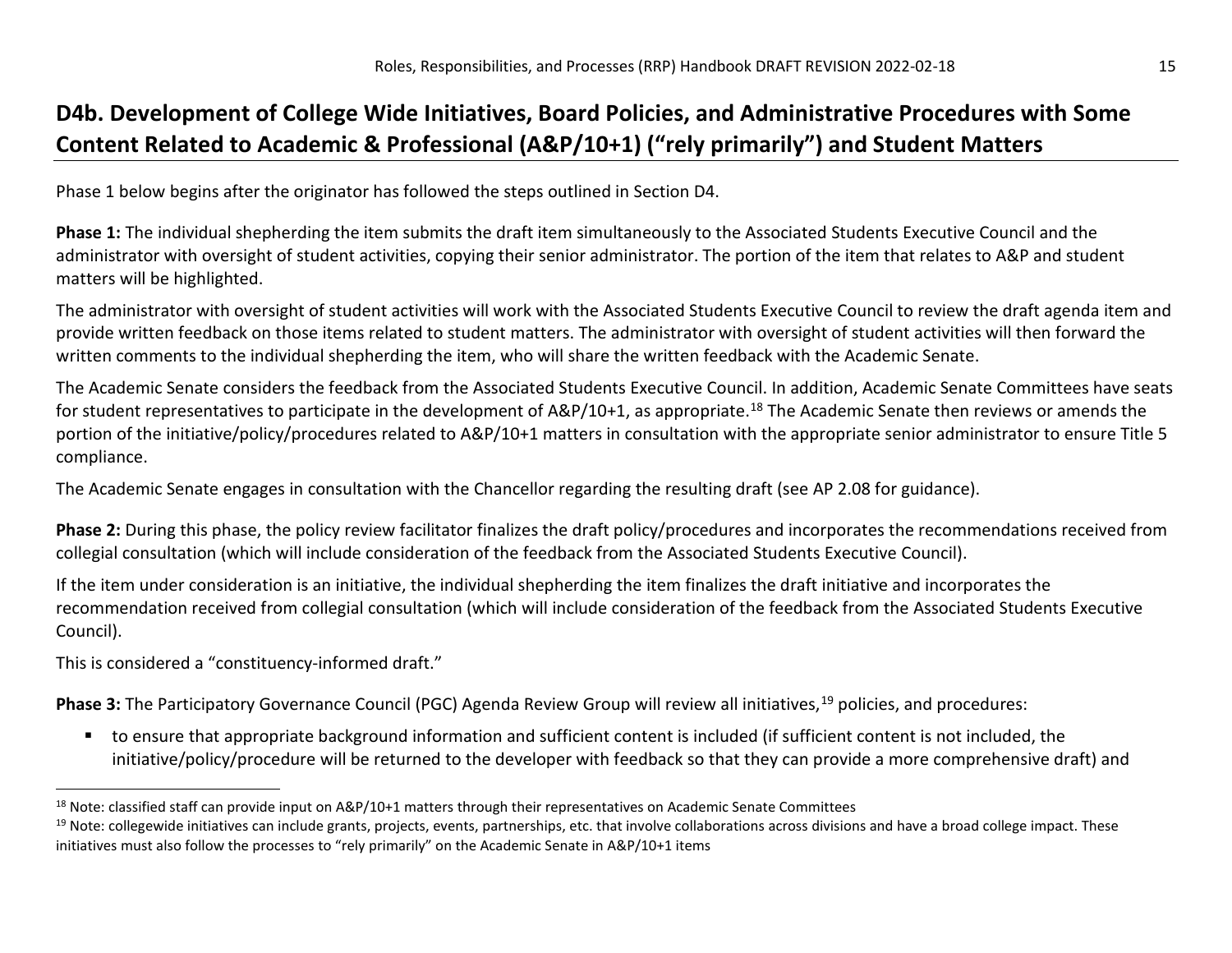<span id="page-15-0"></span>■ to determine that the originator has solicited and incorporated input as appropriate (recognizing the purview related to A&P/10+1 and student matters)<sup>[20](#page-15-0)</sup>

**Phase 4:** 72 hours prior to the PGC meeting for which the item has been agendized, the PGC Chair provides the draft initiative/policy/procedures with constituency input clearly identified to all PGC representatives and alternates. The A&P portions of the item under consideration are for information only.

**Phase 5:** The PGC conducts its first reading of the initiative/policy/procedures. The portion of the item highlighted as A&P/10+1 is for information only. If there are no comments or concerns raised during the first reading, the PGC may make a recommendation to the Chancellor. Otherwise, the individual shepherding the item incorporates feedback as appropriate into the draft prior to the second reading.

**Phase 6:** The PGC conducts its second reading of the initiative/policy/procedures. Like the first reading, the portion of the item highlighted as A&P/10+1 is for information only. If no further review is required, the PGC makes a recommendation to the Chancellor. If further review is required, a third reading takes place at the next PGC meeting and then the PGC makes a recommendation to the Chancellor. In the case of a third reading, the individual shepherding the item makes necessary changes in the draft based on any recommendations.

**Phase 7:** The Chancellor receives the recommendation from the PGC. The Chancellor **adopts initiatives and procedures** and **recommends policies** to the Board of Trustees. The Board of Trustees **approves policies** and **receives initiatives and procedures as information items.**

- **If the Chancellor is in agreement with the PGC recommendation, they will forward the recommendation to the Board as either** informational (e.g., initiatives and procedures) or for Board approval (e.g., policies).
- If the Chancellor disagrees with the PGC recommendation, they will inform the PGC as to the reasons why and forward the Chancellor's recommendation to the Board as either informational (e.g., initiatives and procedures) or for Board approval (e.g., policies).
- If the Chancellor receives two recommendations from the PGC or a recommendation that they feel needs further discussion and clarification by the PGC, the Chancellor can return the item to the PGC for additional discussion and resolution.

The policy review facilitator posts policies and procedures on the Board of Trustees website, and, if applicable, in the College Catalog via the Office of Instruction. If the item is an initiative, implementation begins.

If the Chancellor does not accept the Academic Senate recommendation in the A&P/10+1 portions of the procedures/initiative or recommend the A&P/10+1 portions of the policies to the Board of Trustees, the Chancellor must submit a rationale in writing to the Academic Senate that describes the exceptional circumstances under which they are not relying primarily on the Academic Senate. In cases where the Chancellor does not accept

<sup>&</sup>lt;sup>20</sup> Working with other members of the PGC Agenda Review Group, the Academic Senate President or designee will identify all items or portions of items that are A&P/10+1.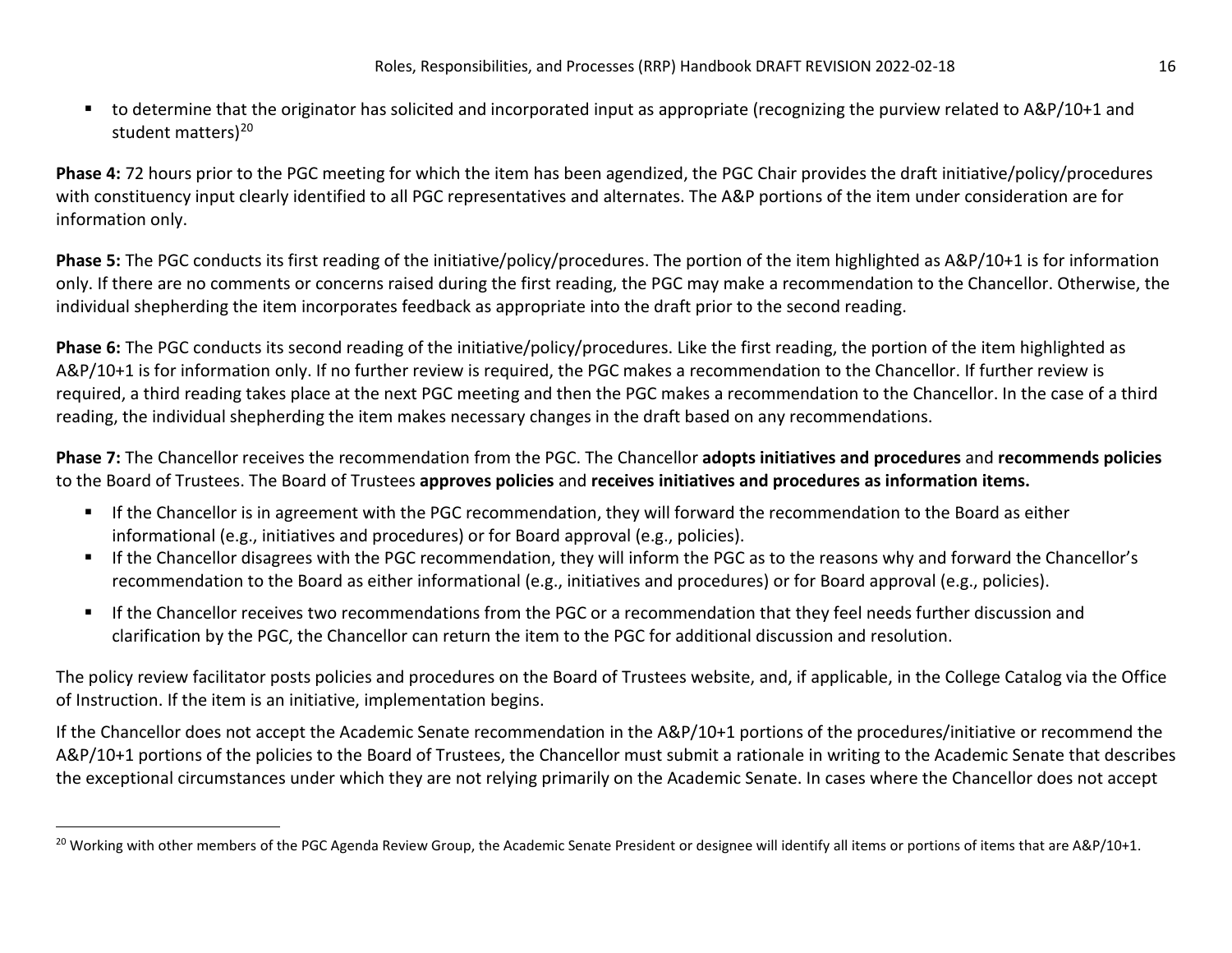the Academic Senate recommendation regarding a policy, the Academic Senate may then submit their recommendation directly to the Board (see AP 2.08 for guidance).

If the Board of Trustees does not agree with the Academic Senate recommendation in A&P/10+1 matters, the Board must explain their determination in writing to the Academic Senate per Title 5.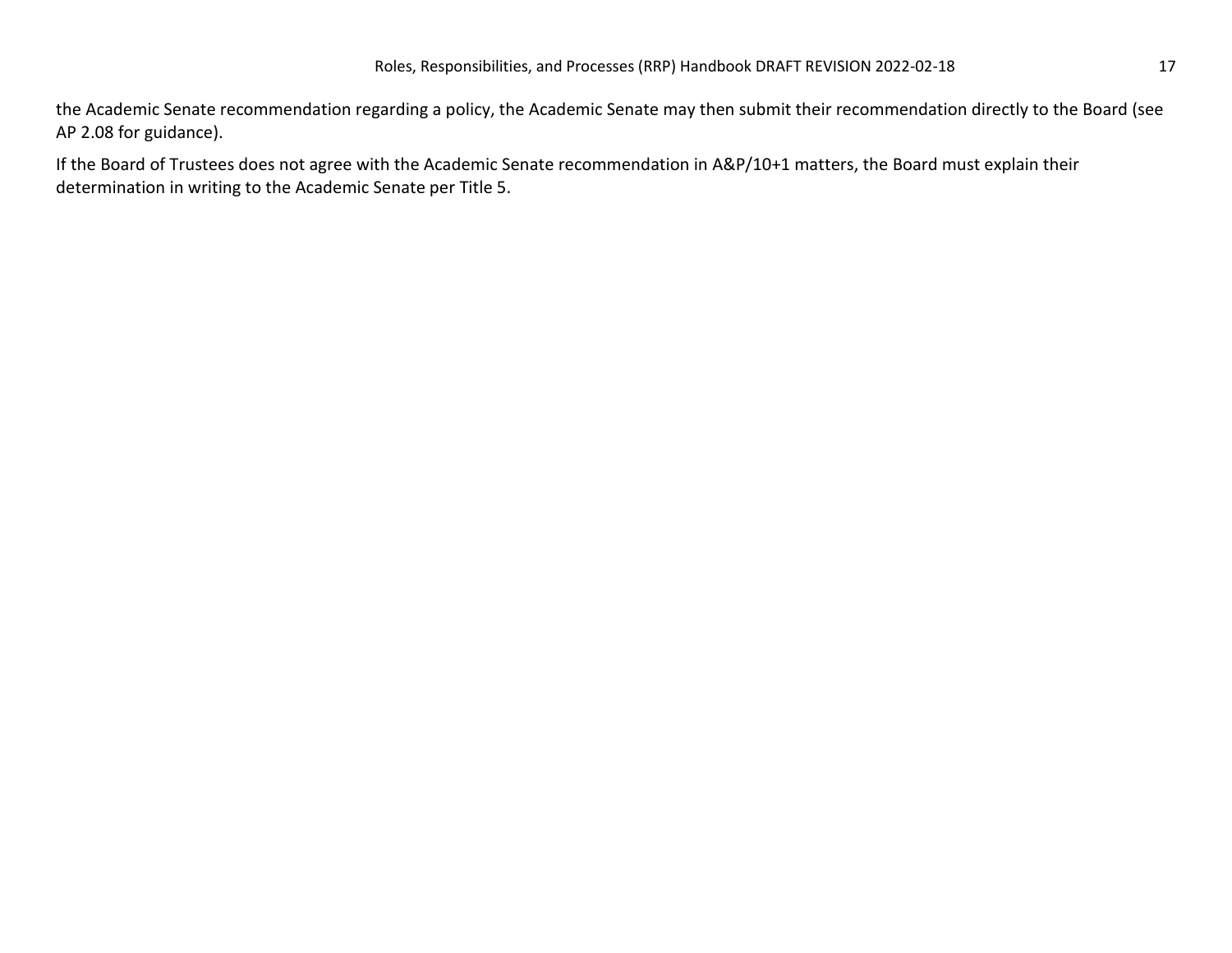## <span id="page-17-2"></span><span id="page-17-1"></span><span id="page-17-0"></span>**D4c. Development of College Wide Initiatives, Board Policies, and Administrative Procedures with Content Related to Academic & Professional (A&P/10+1) ("rely primarily") Matters (not requiring student input)**

Phase 1 below begins after the originator has followed the steps outlined in Section D4.

**Phase 1:** The individual shepherding the item, in consultation with the Academic Senate and the responsible administrator for the policy/procedures in question, or the initiative originator (If applicable), highlights the portion of the item that relates to A&P/10+1 matters and then submits the draft item to the Academic Senate.

The Academic Senate then reviews or amends the portion of the initiative/policy/procedures related to A&P/10+1 matters in consultation with the appropriate senior administrator to ensure Title 5 compliance.<sup>21</sup>

The Academic Senate engages in collegial consultation with the Chancellor regarding the resulting draft (see AP 2.08 for guidance).

**Phase 2:** During this phase, the individual shepherding the item finalizes the draft policy/procedures and incorporates the recommendation received from collegial consultation.

This is considered a "constituency-informed draft."

**Phase 3:** The Participatory Governance Council (PGC) Agenda Review Group will review all initiatives,<sup>[22](#page-17-1)</sup> policies, and procedures:

- to ensure that appropriate background information and sufficient content is included (if sufficient content is not included, the initiative/policy/procedure will be returned to the developer with feedback so that they can provide a more comprehensive draft) and
- to determine that the originator has solicited and incorporated input as appropriate (recognizing the purview related to A&P/10+1 matters $)^{23}$  $)^{23}$  $)^{23}$

**Phase 4:** 72 hours prior to the PGC meeting for which the item has been agendized, the PGC Chair provides the draft initiative/policy/procedures with constituency input clearly identified to all PGC representatives and alternates. The A&P portions of the item under consideration are for information only.

<sup>&</sup>lt;sup>21</sup> Students and classified staff can provide-input on A&P/10+1 matters through their representatives on Academic Senate Committees.

<sup>&</sup>lt;sup>22</sup> Note: collegewide initiatives can include grants, projects, events, partnerships, etc. that involve collaborations across divisions and have a broad college impact. These initiatives must also follow the processes to "rely primarily" on the Academic Senate in A&P/10+1 items.

<sup>&</sup>lt;sup>23</sup> Working with other members of the PGC Agenda Group, the Academic Senate President or designee will identify all items or portions of items that are A&P/10+1.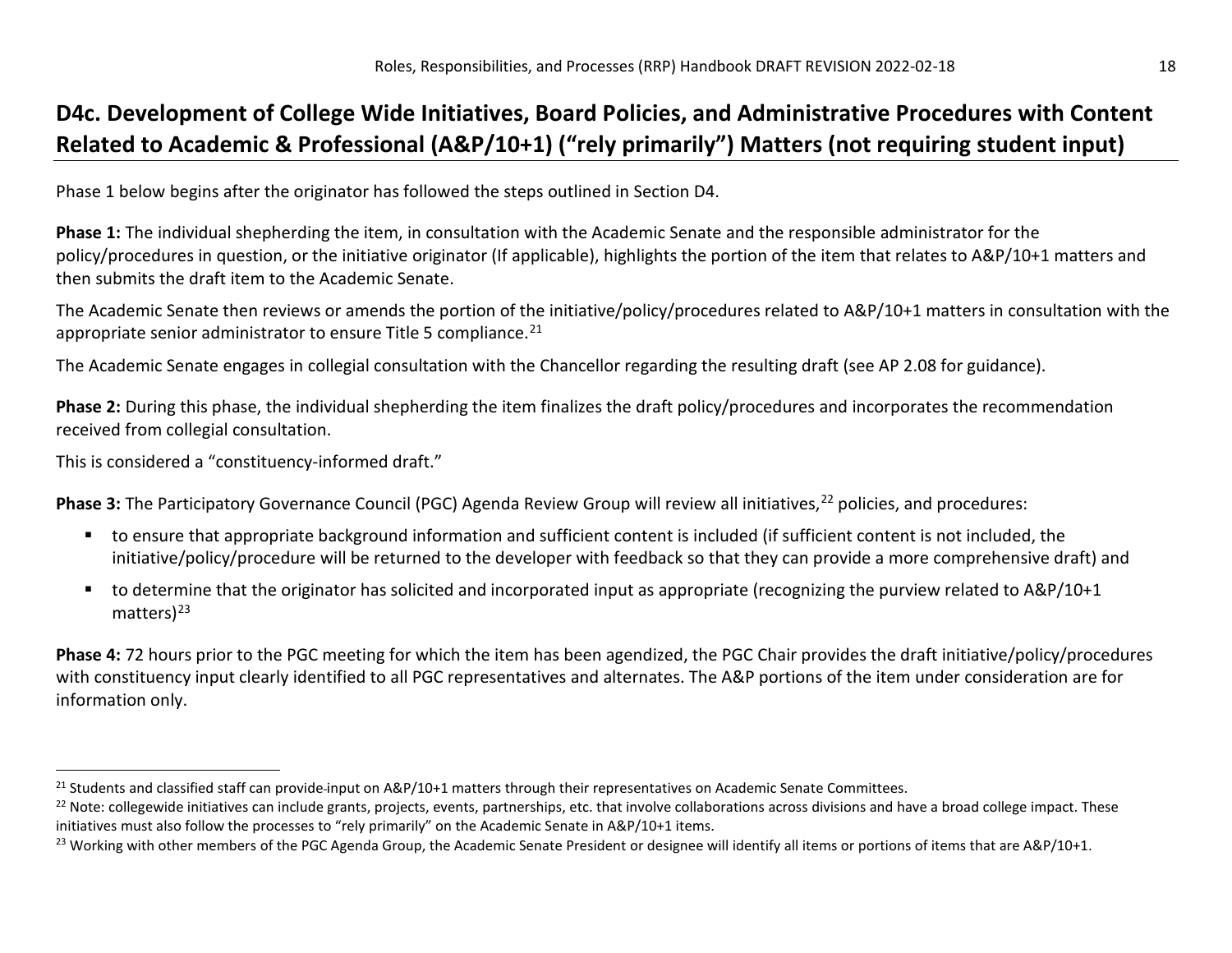**Phase 5:** The PGC conducts its first reading of the initiative/policy/procedures. The portion of the item highlighted as A&P/10+1 is for information only. If there are no comments or concerns raised during the first reading, the PGC makes a recommendation to the Chancellor. Otherwise, the individual shepherding the item incorporates feedback as appropriate into the draft prior to the second reading. In general, it is expected that the Academic Senate members of the PGC engage with their PGC colleagues, and together work out any issues between the originator, Academic Senate, and PGC.

**Phase 6:** The PGC conducts its second reading of the initiative/policy/procedures. Like the first reading, the portion of the item highlighted as A&P/10+1 is for information only. If no further review is required, the PGC makes a recommendation to Chancellor. If further review is required, a third reading takes place at the next PGC meeting and then the PGC makes a recommendation to the Chancellor. In the case of a third reading, the PGC Chair, in consultation with the responsible administrator for the policy/procedures in question, or the initiative originator makes necessary changes in the draft based on any recommendations.

If PGC (a) cannot decide on or (b) rejects a proposal, then, if the basis is identification of some specific issue/aspect that can be resolved, the proposal goes back to Academic Senate and comes back to PGC. If there are issues that cannot be resolved, both versions go forward to the Chancellor with reasoning on both sides (PGC and Academic Senate). It may go to the Chancellor with a description of what the Academic Senate passed, the changes PGC requested, and a statement that changes could not be resolved and thus it is being forwarded with the reasoning of each side. Or it may go to the Chancellor as two proposals. The Chancellor may choose to address in collegial consultation, or bring both versions to the Board.

**Phase 7:** The Chancellor receives the recommendation from the PGC. The Chancellor **adopts initiatives and procedures** and **recommends policies** to the Board of Trustees. The Board of Trustees **approves policies** and **receives initiatives and procedures as information items.**

- If the Chancellor is in agreement with the PGC recommendation, they will forward the recommendation to the Board as either informational (e.g., initiatives or procedures) or for Board approval (e.g., policies).
- If the Chancellor disagrees with the PGC recommendation, they will inform the PGC as to the reasons why and forward the Chancellor's recommendation to the Board as either informational (e.g., initiatives or procedures) or for Board approval (e.g., policies).
- If the Chancellor receives two recommendations from the PGC or a recommendation that they feel needs further discussion and clarification by the PGC, the Chancellor can return the item to the PGC for additional discussion and resolution.

The policy review facilitator posts policies and procedures on the Board of Trustees website, and, if applicable, in the College Catalog via the Office of Instruction. If the item is an initiative, implementation begins.

If the Chancellor does not accept the Academic Senate recommendation in the A&P/10+1 portions of the procedures/initiative or recommend the A&P/10+1 portions of the policies to the Board of Trustees, the Chancellor must submit a rationale in writing to the Academic Senate that describes the exceptional circumstances under which they are not relying primarily on the Academic Senate. In cases where the Chancellor does not accept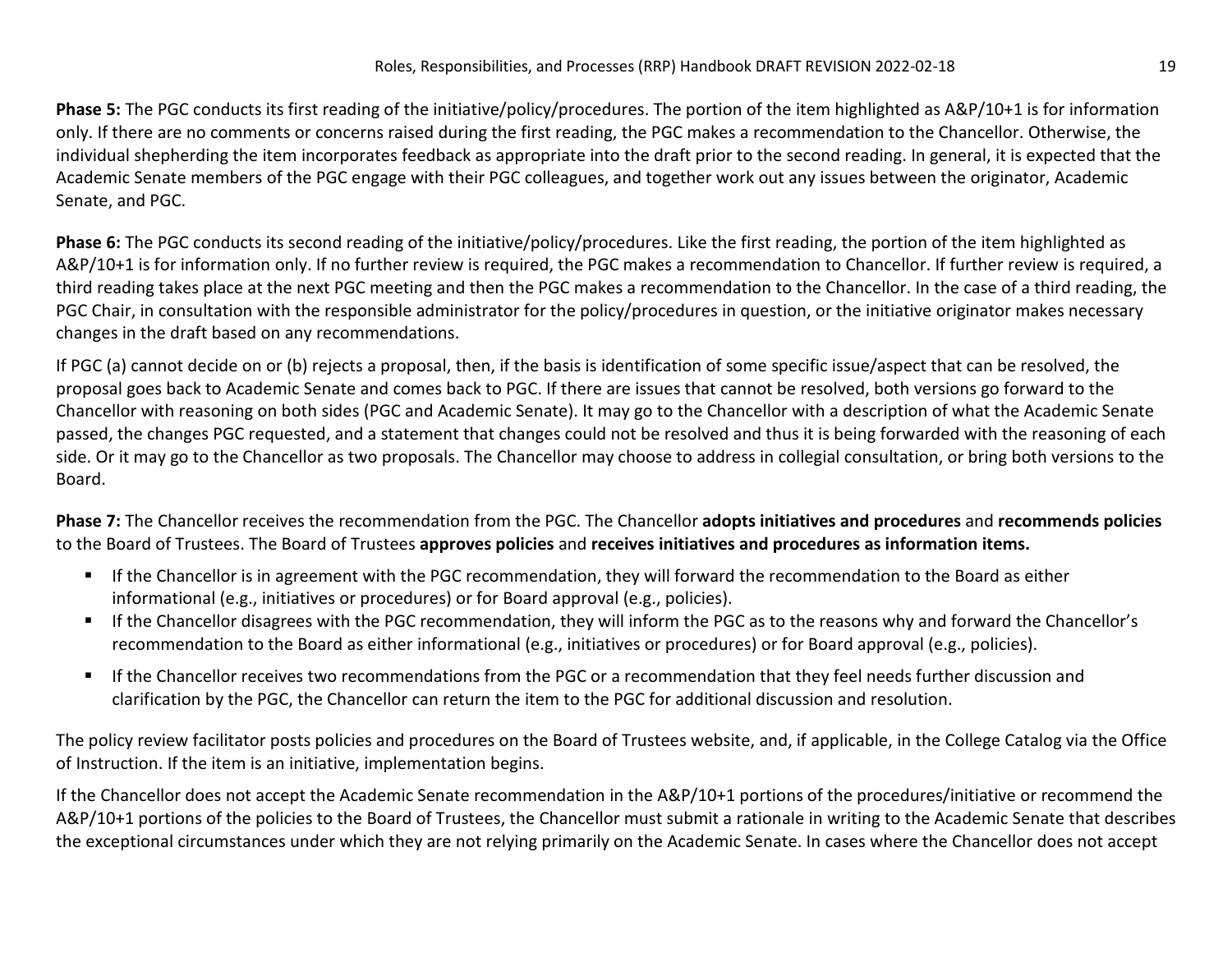the Academic Senate recommendation regarding A&P/10+1 portions of a policy, the Academic Senate may then submit their recommendation directly to the Board (see AP 2.08 for guidance).

If the Board of Trustees does not agree with the Academic Senate recommendation in specific A&P/10+1 matters, the Board must explain their determination in writing to the Academic Senate per Title 5.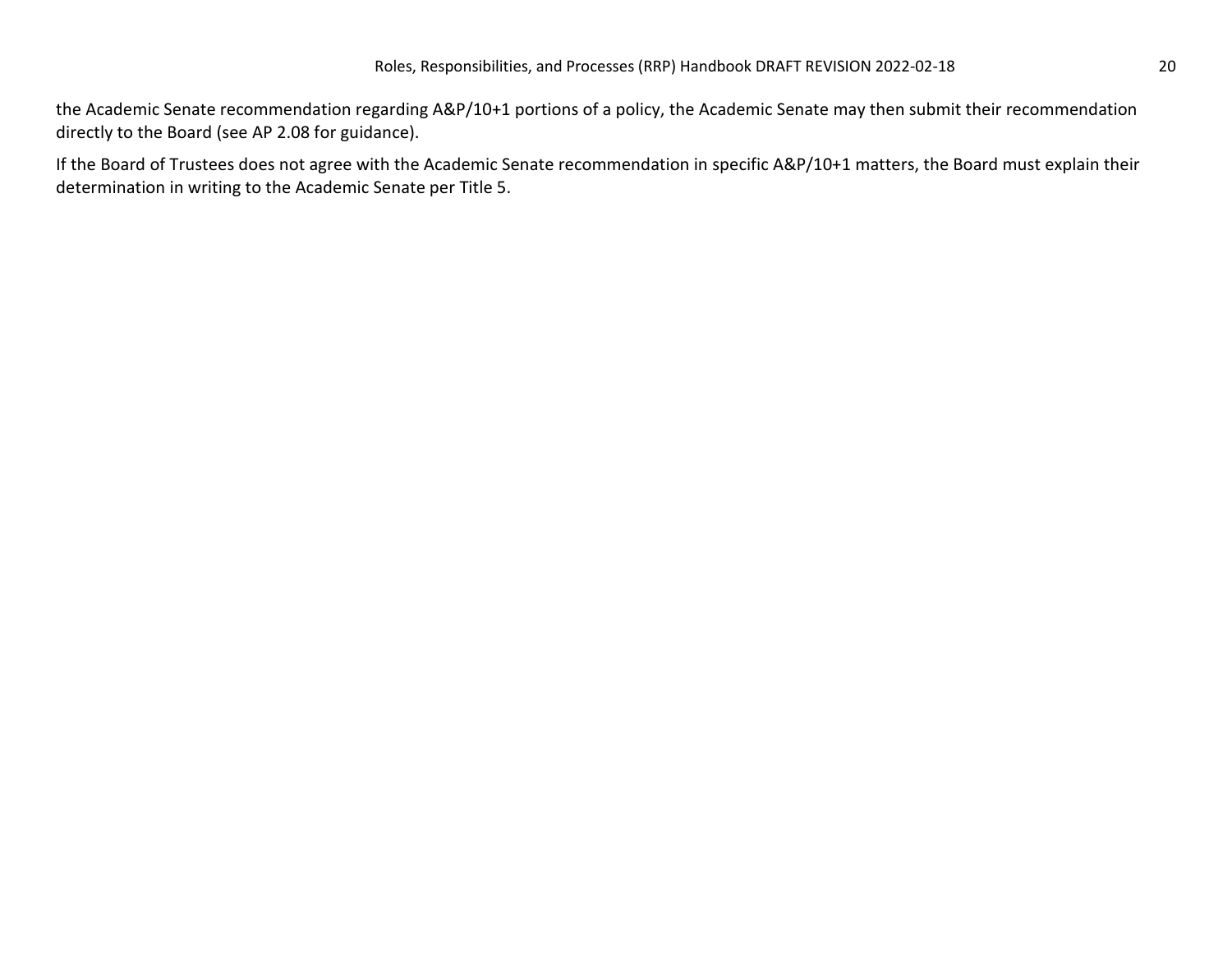# <span id="page-20-1"></span><span id="page-20-0"></span>**D4d. Development of College Wide Initiatives, Board Policies, and Administrative Procedures Related to Student Matters Only**

Phase 1 below begins after the originator has followed the steps outlined in Section D4.

**Phase 1:** The individual shepherding the item submits the draft item to the administrator overseeing student activities to share with Associated Students Executive Council, copying their senior administrator. The portion of the item that relates to student matters will be highlighted.

The administrator with oversight of student activities will work with the Associated Students Executive Council to review the draft item and provide written feedback on those items related to student matters. The administrator with oversight of student activities forwards the written feedback to the policy review coordinator/initiative originator within four weeks.

**Phase 2:** The policy review coordinator/individual shepherding the initiative finalizes the draft policy/procedure/initiative, tracking changes based on written feedback received via the administrator with oversight of student activities, and attaches the feedback from the Associated Students Executive Council.

This is considered a "constituency-informed draft." To the extent possible, if the policy review coordinator/initiative originator does not incorporate all the feedback, there may be a conversation with Associated Students prior to the proposal being brought to PGC.

**Phase 3:** The Participatory Governance Council (PGC) Agenda Review Group will review all initiatives,<sup>[24](#page-20-0)</sup> policies, and procedures:

- to ensure that appropriate background information and sufficient content is included (if sufficient content is not included, the initiative/policy/procedure will be returned to the developer with feedback so that they can provide a more comprehensive draft) and
- to determine that the originator has solicited and incorporated input as appropriate (recognizing the purview related to student matters)<sup>[25](#page-20-1)</sup>

**Phase 4:** 72 hours prior to the PGC meeting for which the item has been agendized, the PGC Chair provides the draft initiative/policy/procedures with constituency input clearly identified to all PGC representatives and alternates.

**Phase 5:** PGC conducts its first reading of the initiative/policy/procedures. If there are no comments or concerns raised during the first reading, the PGC makes a recommendation to the Chancellor. Otherwise, the individual shepherding the item, in consultation with the responsible

<sup>&</sup>lt;sup>24</sup> Note: Collegewide initiatives can include grants, projects, events, partnerships, etc. that involve collaborations across divisions and have a broad college impact. These initiatives must also follow the processes to "rely primarily" on the Academic Senate in A&P/10+1 items (see AP 2.08 for guidance).

<sup>&</sup>lt;sup>25</sup> Working with other members of the PGC Agenda Group, the Academic Senate President or designee will identify all items or portions of items that are A&P/10+1.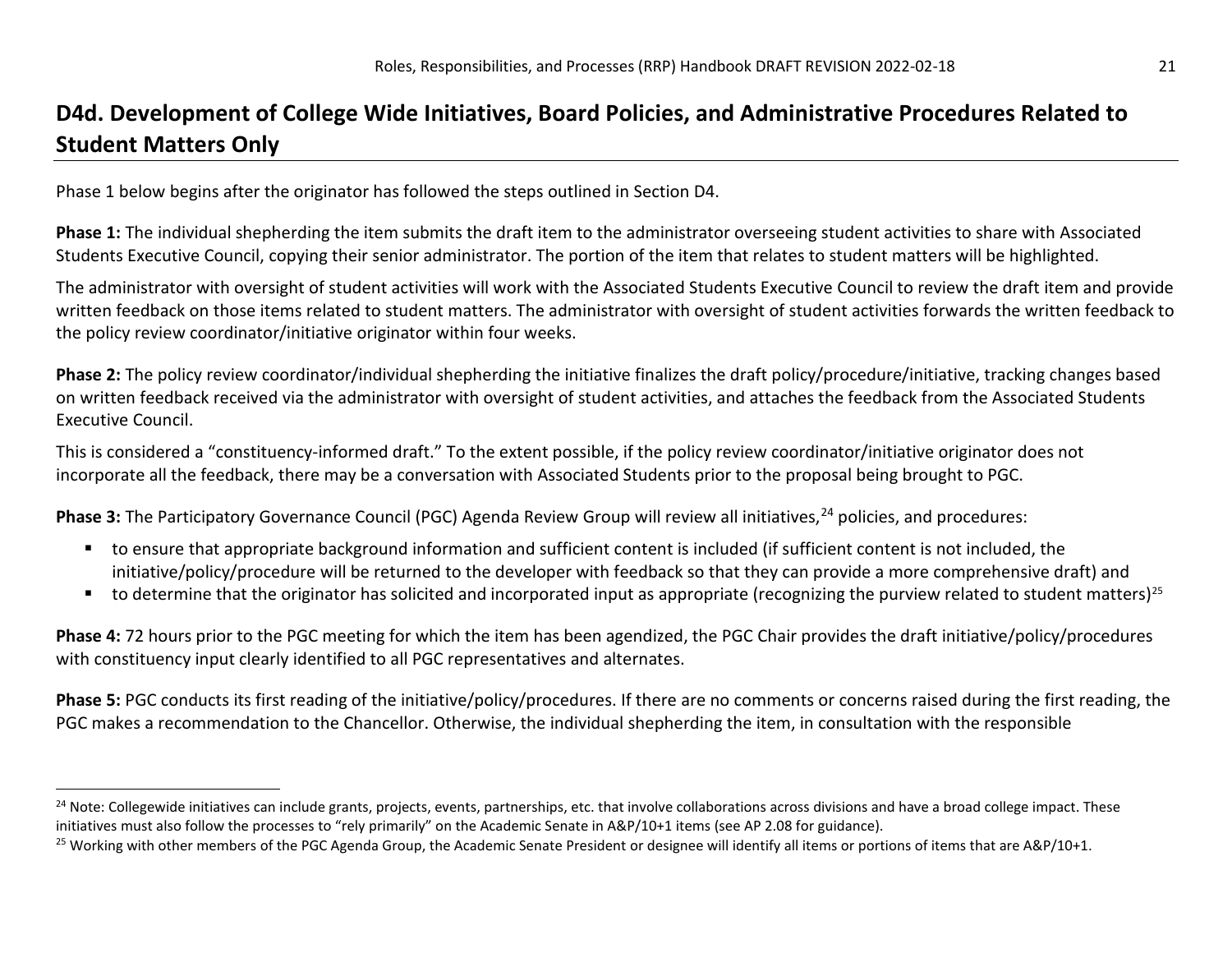administrator for the policy/procedures in question, or the initiative originator, incorporates feedback as appropriate into the draft prior to the second reading.

**Phase 6:** The PGC conducts its second reading of the initiative/policy/procedures. If no further review is required, the PGC makes a recommendation to Chancellor. If further review is required, a third reading takes place at the next PGC meeting and then the PGC makes a recommendation to the Chancellor. In the case of a third reading, the individual shepherding the item, in consultation with the responsible administrator for the policy/procedures in question, or the initiative originator, makes necessary changes in the draft based on any recommendations.

**Phase 7:** The Chancellor receives the recommendation from the PGC. The Chancellor **adopts initiatives and procedures** and **recommends policies** to the Board of Trustees. The Board of Trustees **approves policies** and **receives initiatives and procedures as information items.**

- If the Chancellor is in agreement with the PGC recommendation, they will forward the recommendation to the Board as either informational (e.g., initiatives or procedures) or for Board approval (e.g., policies).
- If the Chancellor disagrees with the PGC recommendation, they will inform the PGC as to the reasons why and forward the Chancellor's recommendation to the Board as either informational (e.g., initiatives or procedures) or for Board approval (e.g., policies).
- If the Chancellor receives two recommendations from the PGC or a recommendation that they feel needs further discussion and clarification by the PGC, the Chancellor can return the item to the PGC for additional discussion and resolution.

The policy review coordinator posts policies and procedures on the Board of Trustees website, and, if applicable, in the College Catalog via the Office of Instruction. If the item is an initiative, implementation begins.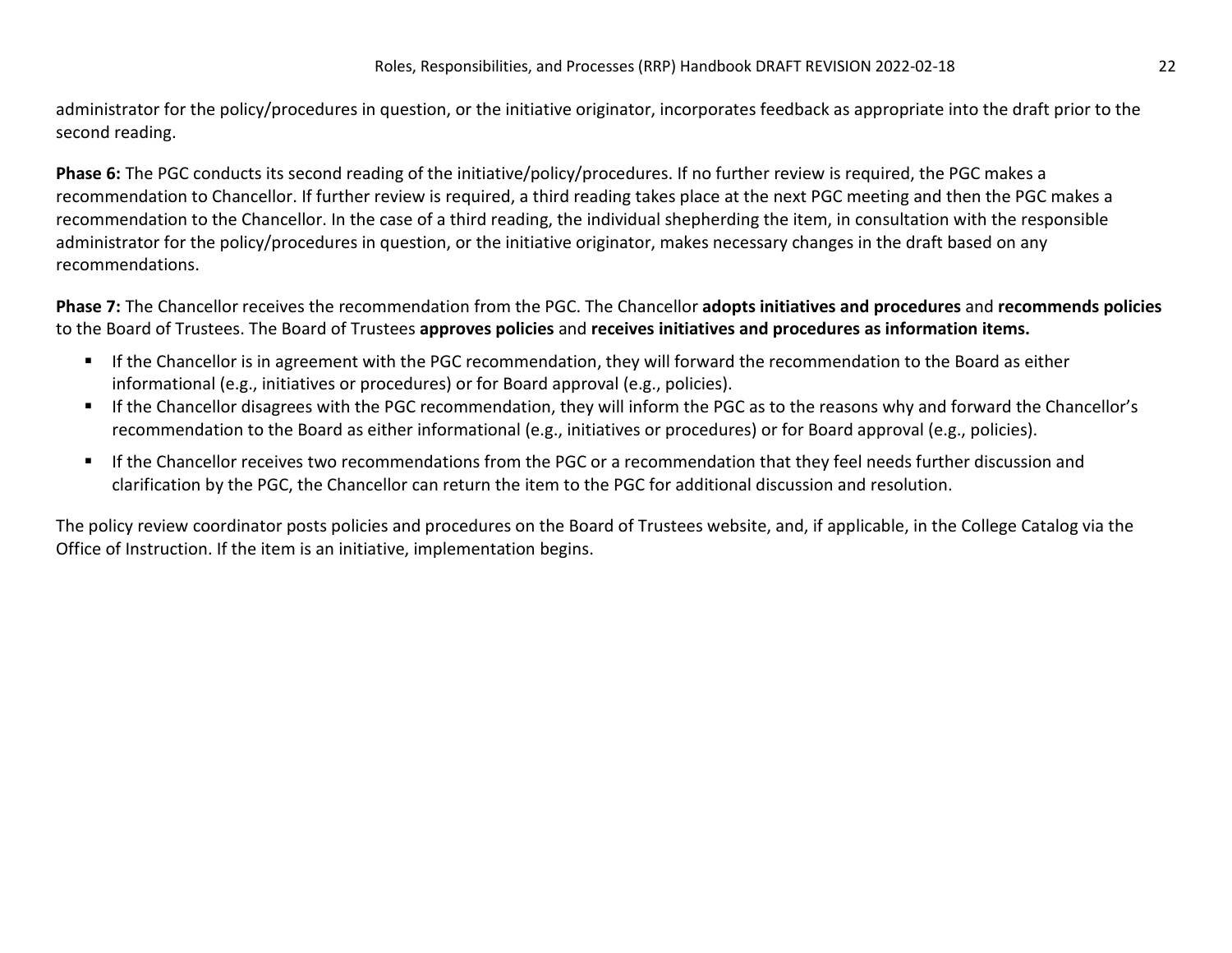## **R1. Resource Allocation of College Wide Supplemental General Funds**

**Phase 1:** Once Program Reviews/Annual Plans have been submitted, the Office of Institutional Effectiveness separates resource requests into the various categories. Categories of resource requests include, for example, the following:

- Staffing
- Information Technology/Equipment
- **Facilities**

See ccsf.edu/programreview for current category list.

When Program Reviews/Annual Plans are submitted, resource requests are reflected in ranked order.

Program Reviews/Annual Plans, including resource requests, are publicly available (see https://ccsf.curricunet.com/PublicSearch).

**Phase 2:** Senior administrators have the opportunity to rank the resource requests at the Division level. The Office of Institutional Effectiveness coordinates with senior administrators in providing requests, with unit supervisor and Division rankings where available, to the appropriate committees (see below) for review and prioritization. These committees review the resource requests and make college wide prioritization recommendations.

Committees that consider staffing include:

- Faculty Position Allocation Committee (FPAC) for full-time faculty positions
- Vacancy Review Group (VRG) for classified staff positions
- Chancellor's Cabinet for administrative positions

VRG, FPAC, and Cabinet make staffing recommendations directly to the Chancellor. The Chancellor shares the staffing rankings as information only items with the PGC.

Committees that consider technology and facilities include:

- Technology Committee for information technology/equipment requests
- **Facilities Committee for facilities requests**

The Technology Committee and Facilities Committee prioritization processes include consultation with the senior administrator of Information Technology Services or Facilities, or their designee, regarding costs, feasibility, and fit with existing operational plans. The Committees then rank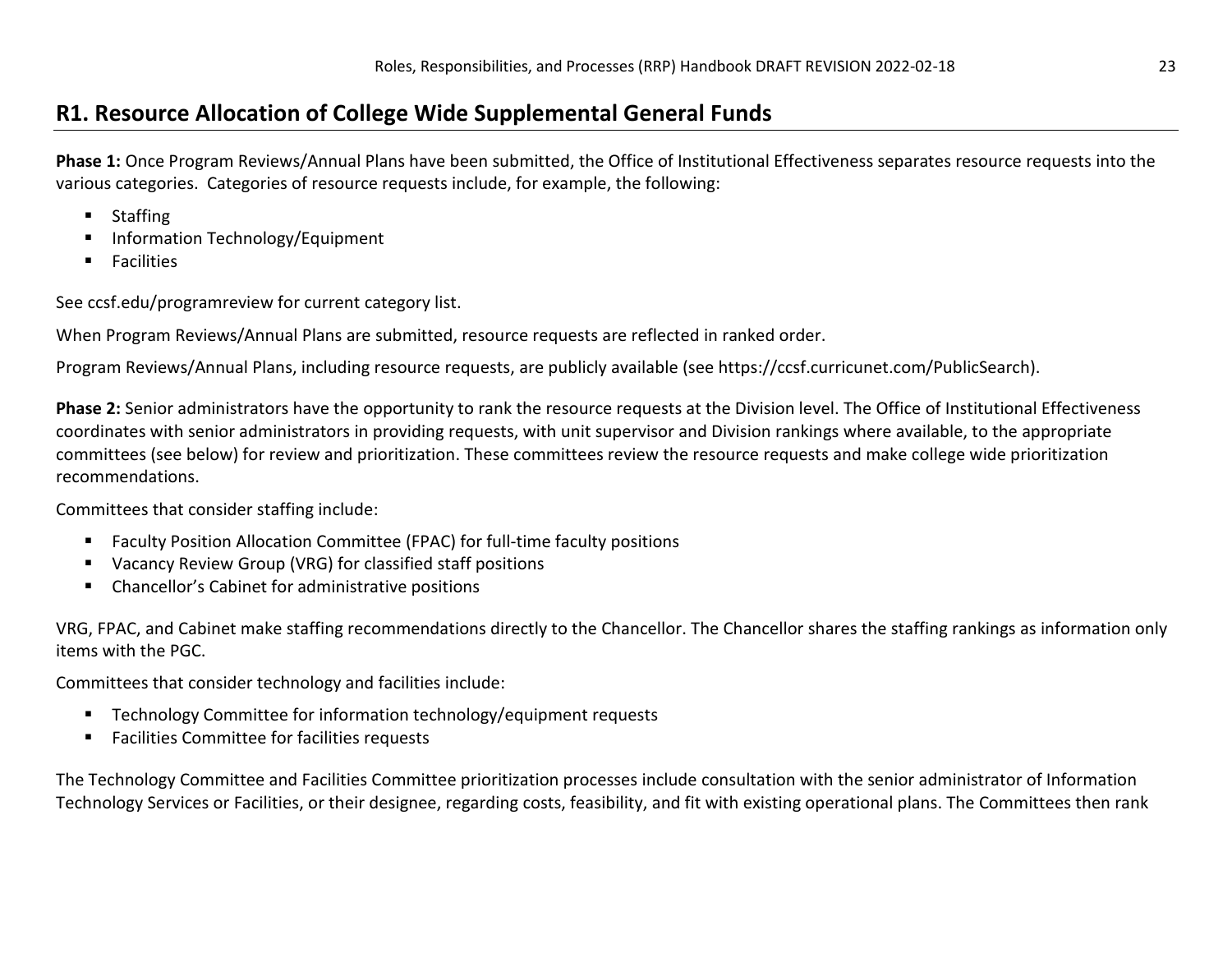the requests and provide the list of rankings as recommendations to the Participatory Governance Council (PGC). The PGC reviews these IT/equipment and facilities rankings and makes a recommendation to the Chancellor.

**Phase 3 – by May:** The Chancellor receives the recommendations from the PGC and shares with Chancellor's Cabinet. Cabinet reviews and prioritizes across all requests, college wide. All implementation will be in line with the amount of funding available.

The results are posted online on the College Planning website.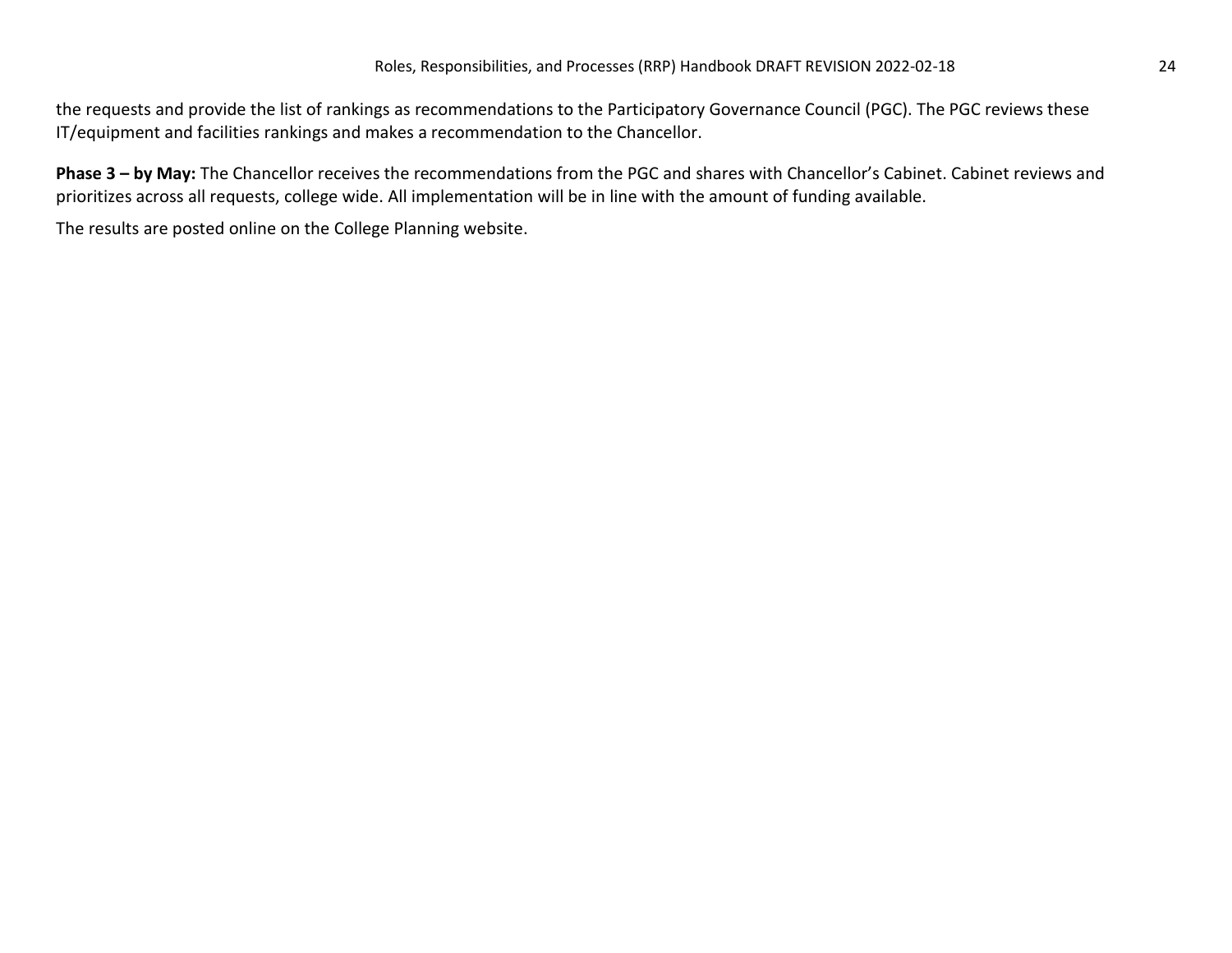## <span id="page-24-3"></span><span id="page-24-2"></span><span id="page-24-1"></span><span id="page-24-0"></span>**R2. Resource Allocation of College Wide Categorical Funds**

#### **1. Categorical allocations with State Plans (for Portions Based on Program Review Requests)**

**Phase 1:** The Office of Institutional Effectiveness organizes Program Review/Annual Plan resource requests into a comprehensive list and provides the list to the internal resource allocation workgroup known as Fan5.<sup>[26](#page-24-0)</sup> The Fan5 Lead Managers and Faculty Coordinators/Liaisons review the resource requests to identify those requests potentially eligible for funding by the respective college wide categorical funds. Eligible requests are shared with the unit supervisor, who reviews the list for fit with division and college priorities. Lists are then provided to the appropriate committee/taskforce<sup>[27,](#page-24-1)[28](#page-24-2)</sup> Lead Manager and Faculty Coordinator/Liaison for consideration within the portion of funding available for projects that help support implementation of the plan. For certain categorical funds, an additional application process may be required. Proposed projects must be connected to the applicant's Program Review/Annual Plan. For current guidance, see ccsf.edu/programreview.

**Phase 2:** The committee/taskforce reviews the resource requests related to their respective plan.<sup>[29](#page-24-3)</sup> In doing so:

- A Lead Manager assigned to the committee/taskforce keeps the appropriate senior administrator informed of progress and solicits input from the senior administrator as needed.
- If the plan contains Academic and Professional (A&P)/10+1 content, the Faculty Coordinator/Liaison keeps the Academic Senate informed of progress and solicits input from the Academic Senate. In A&P/10+1 issues, the committee will "rely primarily" on the recommendation of the Academic Senate (see AP 2.08 for guidance).

To ensure that resource allocation is coordinated between college wide categorical plans, Fan5 meets at the beginning of the resource request/project proposal prioritization process to review eligibility of funding requests, and to identify overlaps and opportunities for leverage and collaboration. Fan5 meets again after each committee/taskforce has developed their prioritized lists to check for overlap and gaps.

This coordination ensures integration and coordination of the plans and serves as a mechanism for identifying potential ways in which resource requests could be funded by more than one source where appropriate.

The Lead Managers and Faculty Coordinators/Liaisons inform their respective committee/taskforce of the Fan5 discussions.

<sup>&</sup>lt;sup>26</sup> Fan5 is a workgroup composed of the Lead Managers and Faculty Coordinators/Liaisons associated with the collegewide plans along with the Academic Senate President or<br>their designee. Classified Senate President or thei

<sup>&</sup>lt;sup>27</sup> Certain categorical funding sources are already attached to specific committees. The College recognizes that these involve A&P/10+1 issues and the Chancellor and Academic Senate will work collegially on revisions as needed.

<sup>&</sup>lt;sup>28</sup> Note: some categorical plans may require outside agreements/partnerships with community groups, city agencies, and/or San Francisco Unified School District (SFUSD). These typically have legislated structures, membership, and governing principles.

<sup>29</sup> For a list of current plans, see http://ccsf.edu/plans.